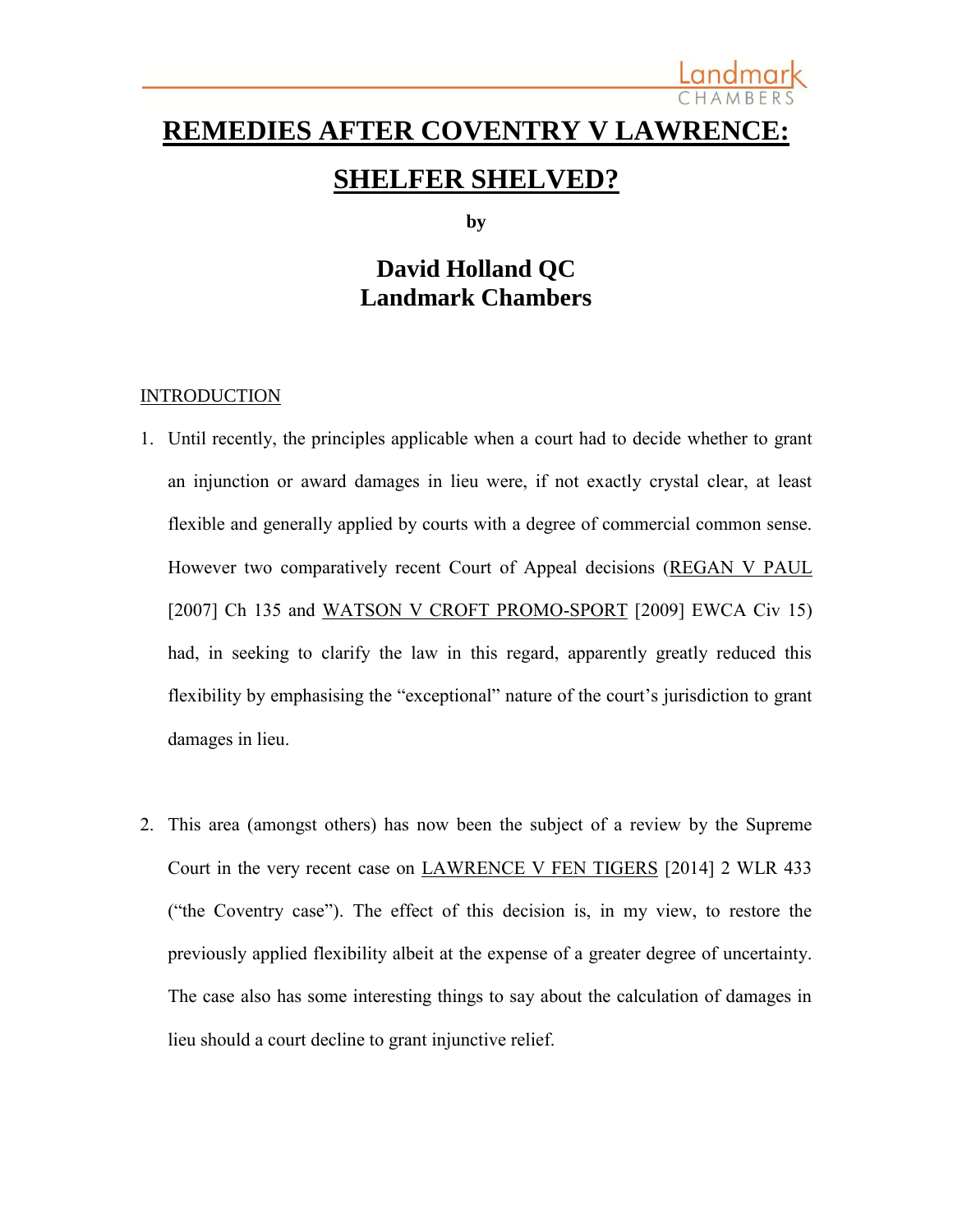

### THE COVENTRY CASE: THE FACTS

- 3. The case concerned a claim for injunctive relief in respect of noise nuisance. A brief chronology is as follows.
- 4. In 1975 Planning permission was granted to the Defendants for the construction of a stadium on agricultural land near Mildenhall in Suffolk. The permission allowed use for speedway purposes for a period of ten years. The stadium was constructed and use began. In 1984 the stadium started to be used for stock car and "banger racing". This was not permitted by planning permission. In 1985 the speedway planning permission was renewed on a permanent, albeit personal, basis. In 1992 an additional use of greyhound racing commenced at the stadium. In 1992 a motocross track was constructed to the rear of the stadium pursuant to a one-year personal planning permission in respect of motocross events. This permission was renewed from time to time thereafter, subject to conditions relating to times of use and noise levels. In 1997 a certificate of lawful existing use was granted for specified numbers of stock car and "banger racing" events due to such use having become lawful in planning terms by the passage of time. In 2002 permanent planning permission was granted for motocross events, subject to conditions relating to times of use and noise levels. In January 2006 the Claimants moved into an existing bungalow (called "Fenland"), less than a kilometre from each of the stadium and the track, and half a mile from any other residence. In April 2006 the Claimants begin to complain to the local authority in relation to the noise from the track. Noise Abatement notices were served, requiring noise mitigation works to be carried out at the defendants' land. These noise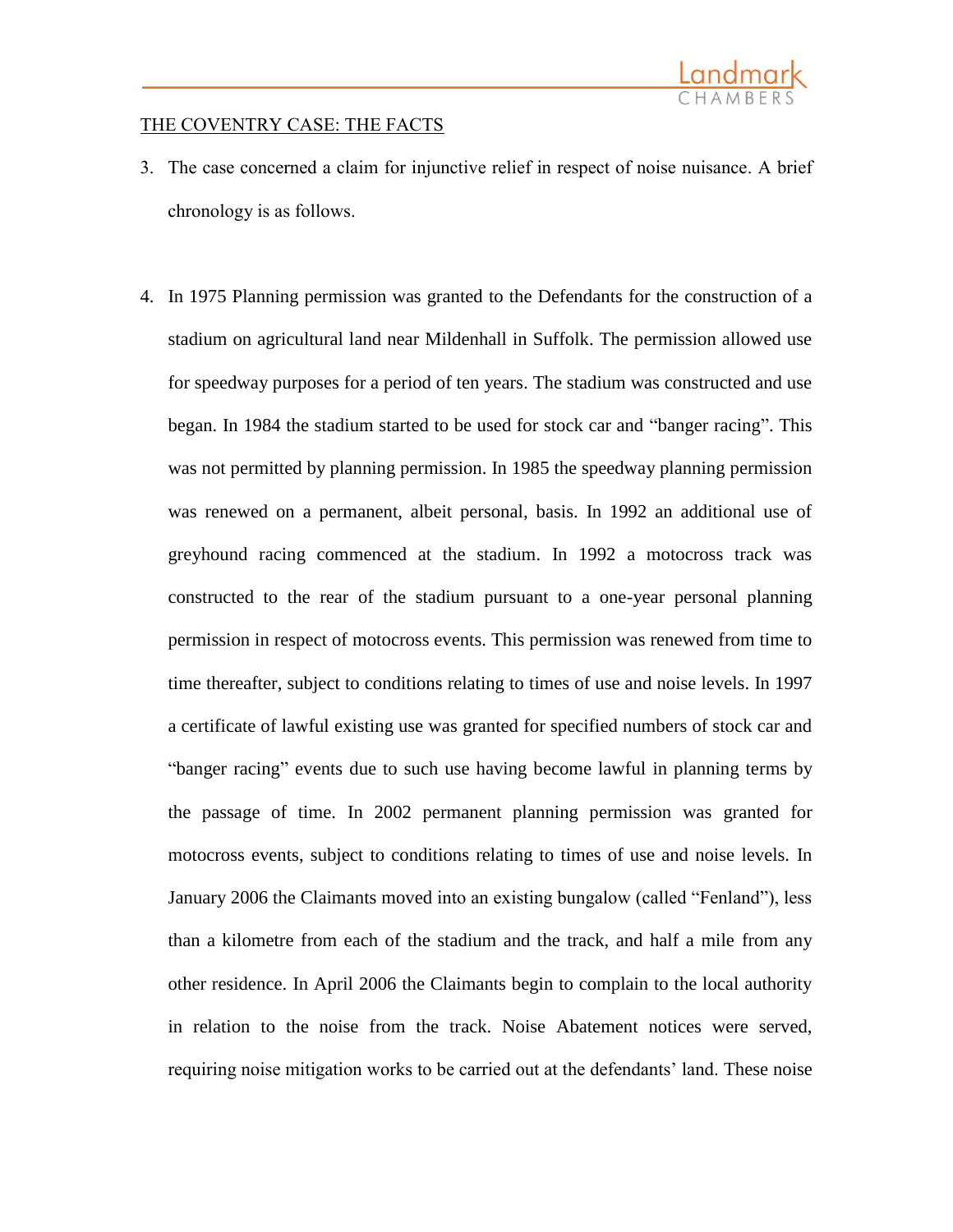mitigation works were carried out (late) by 2009. However, and despite this, in 2009 the Claimants brought a claim in the High Court in private nuisance against the Defendants, (who were various owners and operators of the track connected with the alleged nuisance). In 2010 "Fenland" suffered a serious fire (and is not rebuilt prior to judgment).

- 5. In 2011 following trial, Judge Richard Seymour QC (sitting as a deputy judge of the High Court) granted an injunction preventing activities producing noise above particular levels.
- 6. The Court of Appeal overturned the decision, holding that it had not been established that there was a nuisance.
- 7. The Claimants successfully appealed to the Supreme Court. The issues before the court were as follows:
	- (i) Whether the right to emit noise can be acquired by long user, whether as an easement by prescription or otherwise;
	- (ii) Whether the fact that a Claimant "came to the nuisance" is capable of being a defence;
	- (iii) Whether a Defendant's activities are to be taken into account when assessing the "character of the locality";
	- (iv) Whether and to what extent the existence of a planning permission is relevant to the question of private nuisance;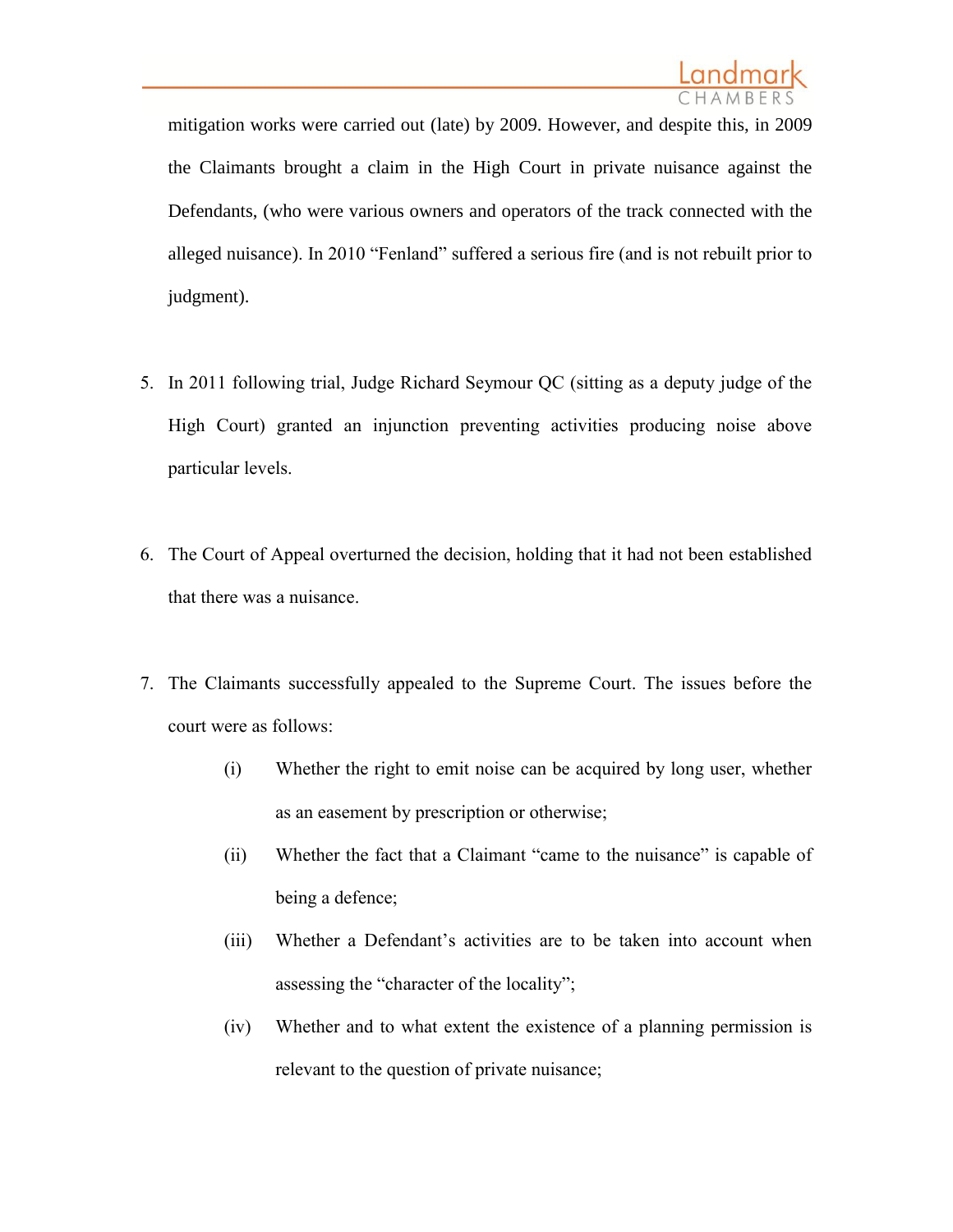- (v) As to remedies: when the court should grant an injunction to restrain private nuisance, and on what basis should the court calculate damages.
- 8. In this paper, I would like to concentrate on the Supreme Court's discussion of the last of these issues. In order to put this into perspective it is necessary to spend a little time recounting the state of the law prior to the Supreme Court's decision.

### DAMAGES IN LIEU OF INJUNCTION: BACKGROUND

- 9. Historically, the remedy given by courts of common law was damages. These afforded retrospective compensation for past wrongs. If the wrongs were repeated or continued, a fresh action was needed. Courts of equity, in contrast, were able to give prospective relief by way of injunction or specific performance. A mandatory injunction would require the defendant to observe a legal obligation or undo the effects of a past breach of legal obligation. A negative injunction would restrain a defendant from committing breaches of legal obligation in future. But these courts could not award damages.
- 10. This anomaly was mitigated by the [Common Law Procedure Act 1854](http://login.westlaw.co.uk/maf/wluk/app/document?src=doc&linktype=ref&context=29&crumb-action=replace&docguid=I611B0540E42311DAA7CF8F68F6EE57AB) which gave courts of common law a limited power to grant equitable relief as well as damages. It was further mitigated by the Chancery Amendment Act 1858 ("Lord Cairns's Act") which gave the Court of Chancery the power to award damages.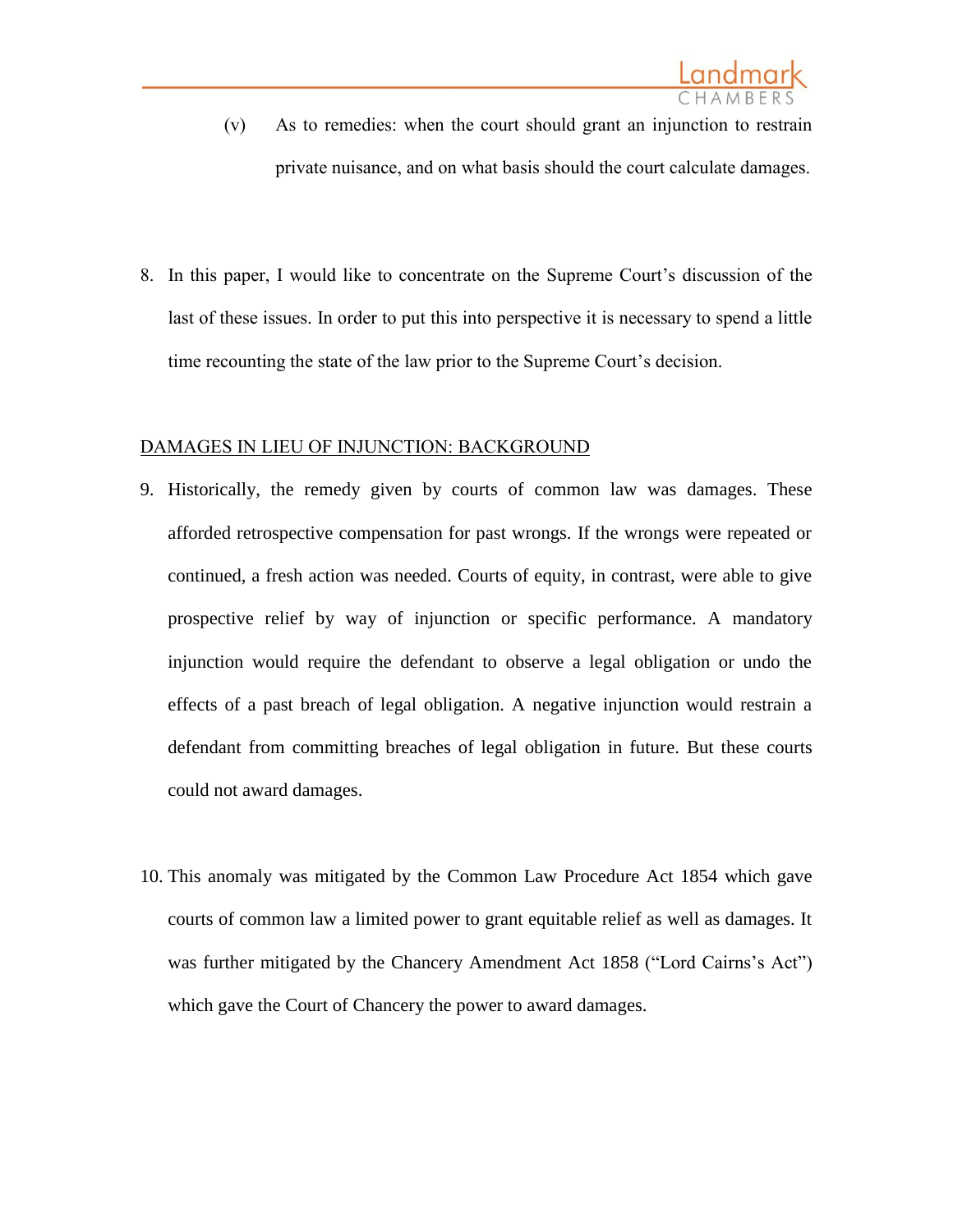

- 11. This enabled the Chancery Court on appropriate facts to award damages for unlawful conduct in the past as well as an injunction to restrain unlawful conduct in the future. It also enabled the Chancery Court to award damages instead of granting an injunction to restrain unlawful conduct in the future. As the courts have subsequently confirmed, such damages can only have been intended to compensate the plaintiff for future unlawful conduct the commission of which, in the absence of any injunction, the court must have contemplated as likely to occur. Despite the repeal of Lord Cairns's Act, it has never been doubted that the jurisdiction thereby conferred on the Court of Chancery is exercisable by the High Court and by county courts.
- 12. The jurisdiction is currently embodied in section 50 of the Senior Courts Act 1981 which reads:

*"Where the Court of Appeal or the High Court has jurisdiction to entertain an application for an injunction or specific performance, it may award damages in addition to, or in substitution for, an injunction or specific performance"*

- 13. There was from the outset, a debate as to the principles applicable. When should the court exercise this power?
- 14. Prior to the Coventry case, the leading case was of course SHELFER V CITY OF LONDON ELECTRIC LIGHTING COMPANY [1895] 1 Ch 287. That case involved what the Court of Appeal described as "nuisance of a very serious character" caused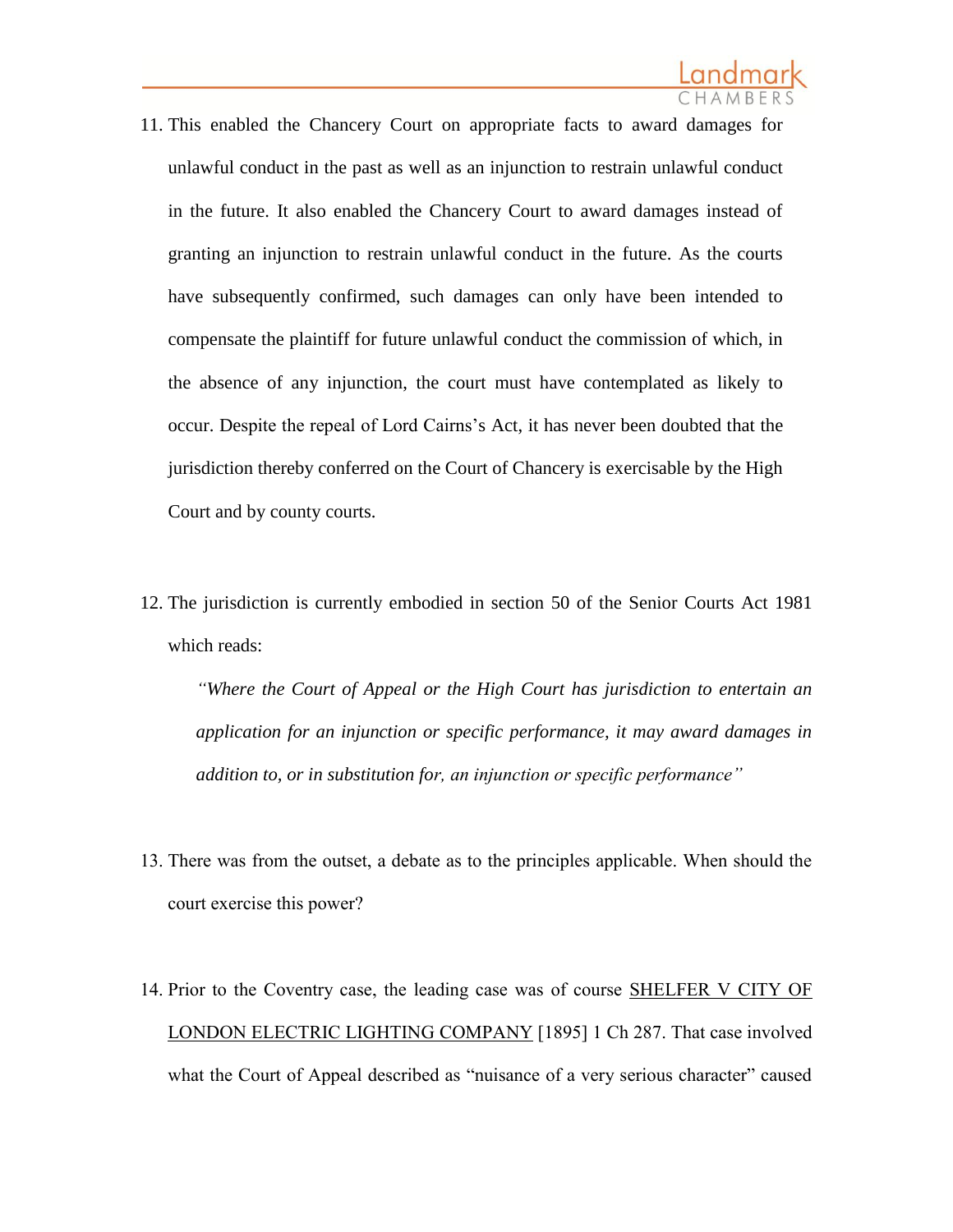

by the Defendant's electricity generating machinery. This caused the pub tenanted by

one Plaintiff and owned by another Plaintiff to suffer physical damage as well as noise disturbance.

15. In discussing the applicable principles Lindley LJ said (at pages 315 to 317):

*"But in exercising the jurisdiction thus given attention ought to be paid to well settled principles; and ever since* Lord Cairns' Act *was passed the Court of Chancery has repudiated the notion that the Legislature intended to turn that Court into a tribunal for legalizing wrongful acts; or in other words, the Court has always protested against the notion that it ought to allow a wrong to continue simply because the wrongdoer is able and willing to pay for the injury he may inflict. Neither has the circumstance that the wrongdoer is in some sense a public benefactor (*e.g. *a gas or water company or a sewer authority) ever been considered a sufficient reason for refusing to protect by injunction an individual whose rights are being persistently infringed. Expropriation, even for a money consideration, is only justifiable when Parliament has sanctioned it… Without denying the jurisdiction to award damages instead of an injunction, even in cases of continuing actionable nuisances, such jurisdiction ought not to be exercised in such cases except under very exceptional circumstances. I will not attempt to specify them, or to lay down rules for the exercise of judicial discretion. It is sufficient to refer, by way of example, to trivial and occasional nuisances: cases in which a plaintiff has shewn that he only wants money; vexatious and oppressive cases; and cases where the plaintiff has so conducted himself as to render it unjust to give him more than pecuniary relief."*(emphasis added)

In an even more famous passage, AL Smith LJ had this to say (at pages 323-4):

*"Many Judges have stated, and I emphatically agree with them, that a person by committing a wrongful act (whether it be a public company for public purposes or a private individual) is not thereby entitled to ask the Court to sanction his doing so by purchasing his neighbour's rights, by assessing damages in that behalf, leaving his neighbour with the nuisance, or his lights dimmed, as the case may be.* In such cases the well-known rule is not to accede to the application, but to grant *the injunction sought, for the plaintiff's legal right has been invaded, and he is prima facie entitled to an injunction…* 

*In my opinion, it may be stated as a good working rule that —*

*(1.) If the injury to the plaintiff's legal rights is small,*

*(2.) And is one which is capable of being estimated in money,*

*(3.) And is one which can be adequately compensated by a small money payment, (4.) And the case is one in which it would be oppressive to the defendant to grant an injunction:—*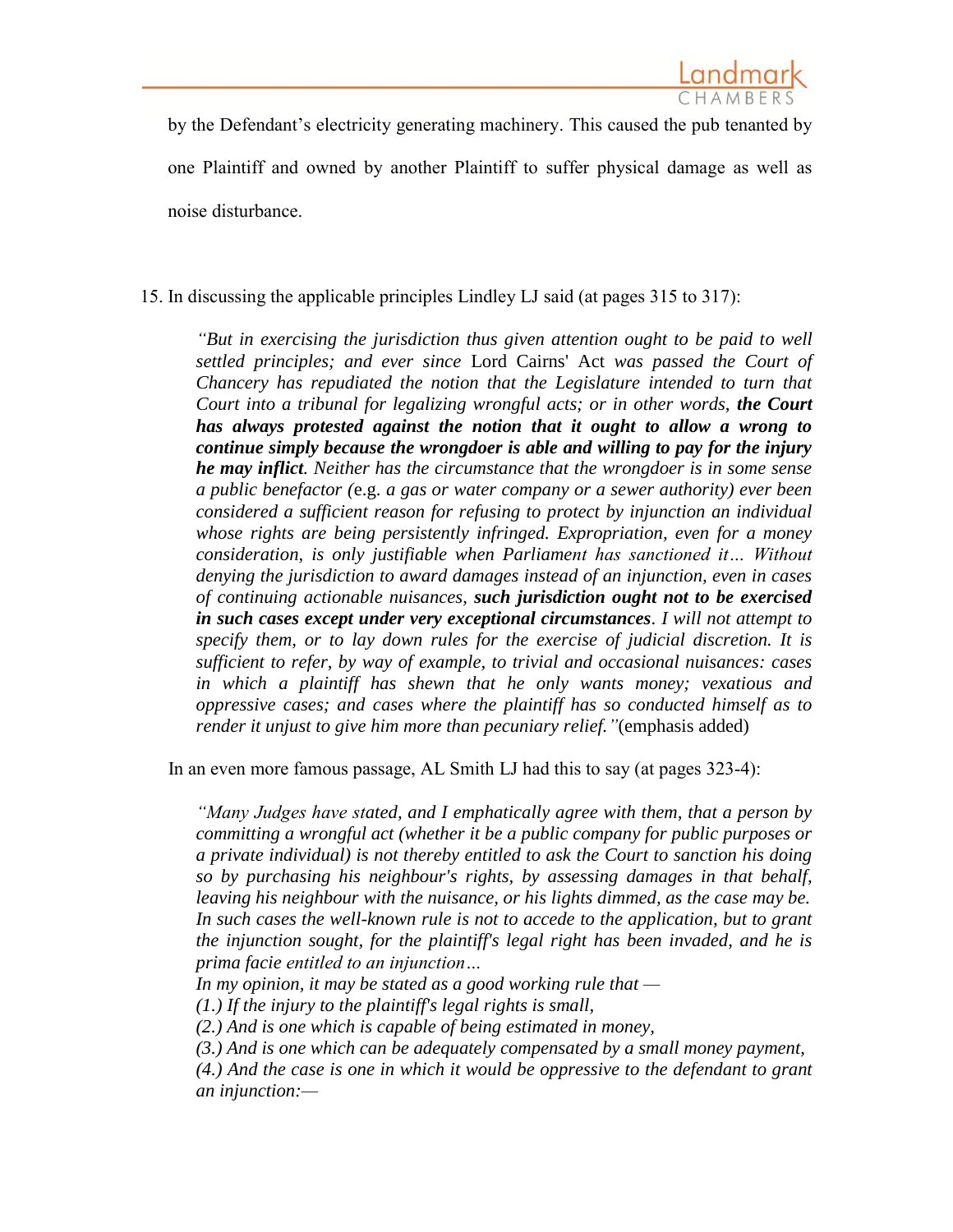

*then damages in substitution for an injunction may be given. There may also be cases in which, though the four above-mentioned requirements exist, the defendant by his conduct, as, for instance, hurrying up his buildings so as if possible to avoid an injunction, or otherwise acting with a reckless disregard to the plaintiff's rights, has disentitled himself from asking that damages may be assessed in substitution for an injunction."*

16. It is these passages, and in particular the emphasis on the "exceptional" nature of the jurisdiction together with the four enumerated conditions, which, in my view, have bedevilled discussion on this area of the law ever since this case. What is worth bearing in mind is the passage which I have omitted from the last quote form AL Smith LJ in which he says:

*"There are, however, cases in which this rule may be relaxed, and in which damages may be awarded in substitution for an injunction as authorized by this section. In any instance in which a case for an injunction has been made out, if the plaintiff by his acts or laches has disentitled himself to an injunction the Court may award damages in its place. So again, whether the case be for a mandatory injunction or to restrain a continuing nuisance, the appropriate remedy may be damages in lieu of an injunction, assuming a case for an injunction to be made out."*

17. Following this case, there was what Lord Neuberger in the Coventry case (at paragraph 117) described as "a tension and at worst an inconsistency between two sets of judicial dicta". One strand emphasised (in my view rightly) the flexible and fact sensitive nature of the jurisdiction. The second strand emphasised the so-called "exceptional" nature of the jurisdiction and bases itself on the argument that the courts are not there effectively to sanction wrongs at the suit of those who can afford to pay.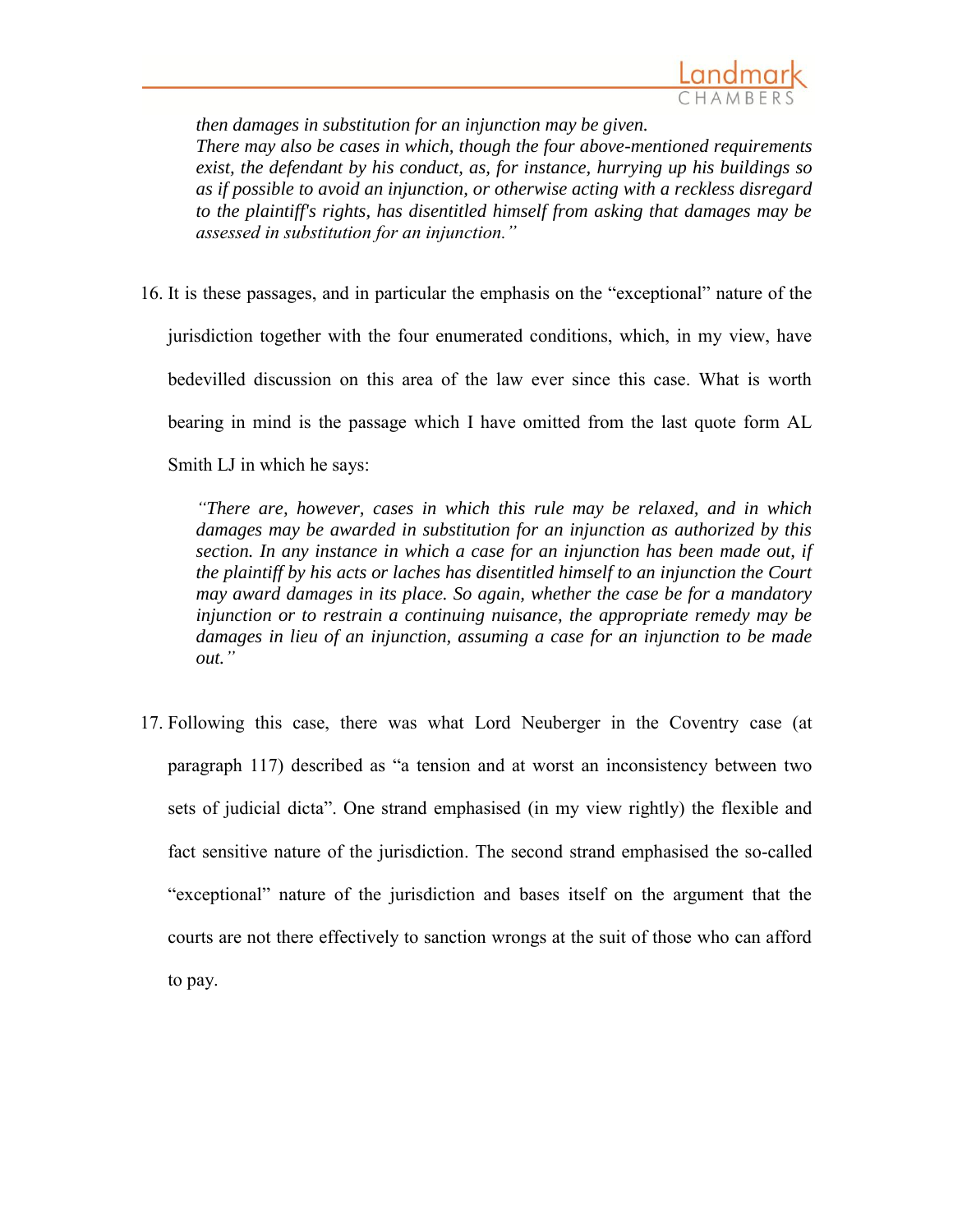

18. The first strand was, in my view, evident in the next significant case, the House of

Lords decision in COLLS V HOME AND COLONIAL STORES [1904] AC 179.

This was a right to light case. Lord Macnaghten said (at 192-3):

*"…with regard to giving damages in addition to or substitution for an injunction—that, no doubt, is a delicate matter. It is a matter for the discretion of the Court, and the discretion is a judicial discretion. It has been said that an injunction ought to be granted when substantial damages would be given at law. I have some difficulty in following out this rule. I observe that in some cases juries have been directed to give 1s. damages as a notice to the defendant to remove the obstruction complained of. And then, if the obstruction was not removed, in a subsequent action the damages were largely increased. In others a substantial sum has been awarded, to be reduced to nominal damages on removal of the obstruction. But the recovery of damages, whatever the amount may be, indicates a violation of right, and in former times, unless there were something special in the case, would have entitled the plaintiff as of course to an injunction in equity. I rather doubt whether the amount of the damages which may be supposed to be recoverable at law affords a satisfactory test. In some cases, of course, an injunction is necessary—if, for instance, the injury cannot fairly be compensated by money—if the defendant has acted in a high-handed manner—if he has endeavoured to steal a march upon the plaintiff or to evade the jurisdiction of the Court. In all these cases an injunction is necessary, in order to do justice to the plaintiff and as a warning to others. But if there is really a question as to whether the obstruction is legal or not, and if the defendant has acted fairly and not in an unneighbourly spirit, I am disposed to think that the Court ought to incline to damages rather than to an injunction. It is quite true that a man ought not to be compelled to part with his property against his will, or to have the value of his property diminished, without an Act of Parliament. On the other hand, the Court ought to be very careful not to allow an action for the protection of ancient lights to be used as a means of extorting money."*

19. He would not thus appear to be endorsing the rather stricter approach embodied in AL

Smith LJ's "good working rule".

20. However in, for example, in LEEDS V SLACK (No.2) [1924] 2 Ch 475 (another rights to light case) the Court of Appeal specifically rejected a submission that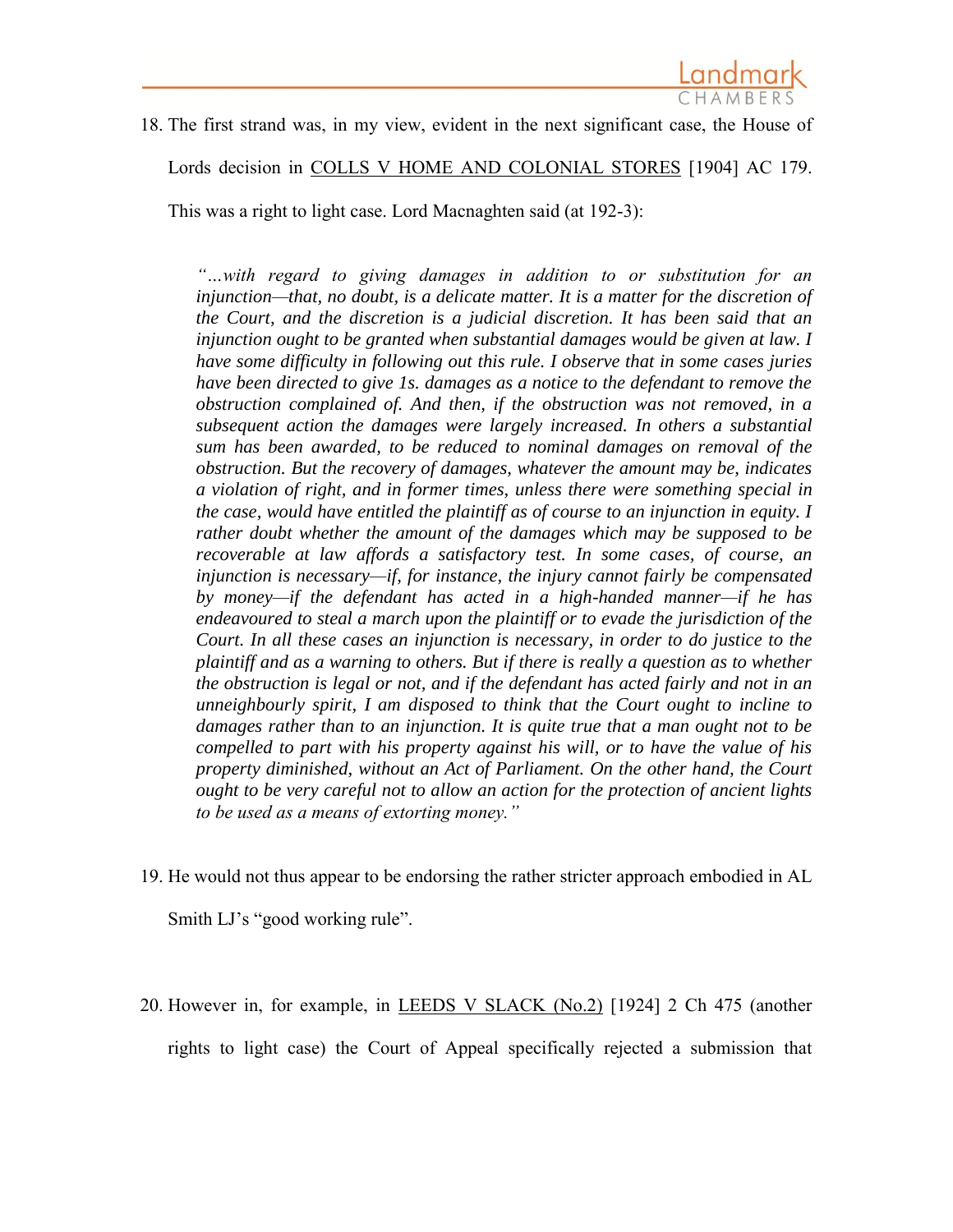anything said in the Colls case has undermined what were described as "the rules laid down in Shelfer" which the judge had applied.

- 21. Perhaps the clearest and most detailed account of the court's jurisdiction to award damages in lieu prior to the **REGAN** and WATSON cases was the Court of Appeal decision in JAGGARD V SAWYER [1995] 1 WLR 269. That case involved the breach of a restrictive covenant and the consequent trespass on a private road which occurred when one householder built another dwelling on land which required access over the private roadway and part of their garden. The County Court Judge refused to grant an injunction to prevent use of what was the only access to the new house over the private roadway and part of the garden. He awarded damages in lieu in the sum of £694.44, such sum being one ninth share of the total sum of £6,250 which he valued as the price the defendants might reasonably have been required to pay the nine residents of the cul de sac for release from the covenant and for a right of way. The Court of Appeal refused to overturn his ruling.
- 22. Of particular interest in my view are certain observations in the judgment of Millett LJ (as he then was) when, having cited from AL Smith LJ's judgment in Shelfer, he said (at 287-8):

*"Laid down just 100 years ago, A. L. Smith L.J.'s check-list has stood the test of time; but it needs to be remembered that it is only a working rule and does not purport to be an exhaustive statement of the circumstances in which damages may be awarded instead of an injunction. Reported cases are merely illustrations of circumstances in which particular judges have exercised their discretion, in some cases by granting an injunction, and in others by awarding damages instead. Since they are all cases on the exercise of a discretion, none of them is a binding authority on how the discretion should be exercised. The most that any of them*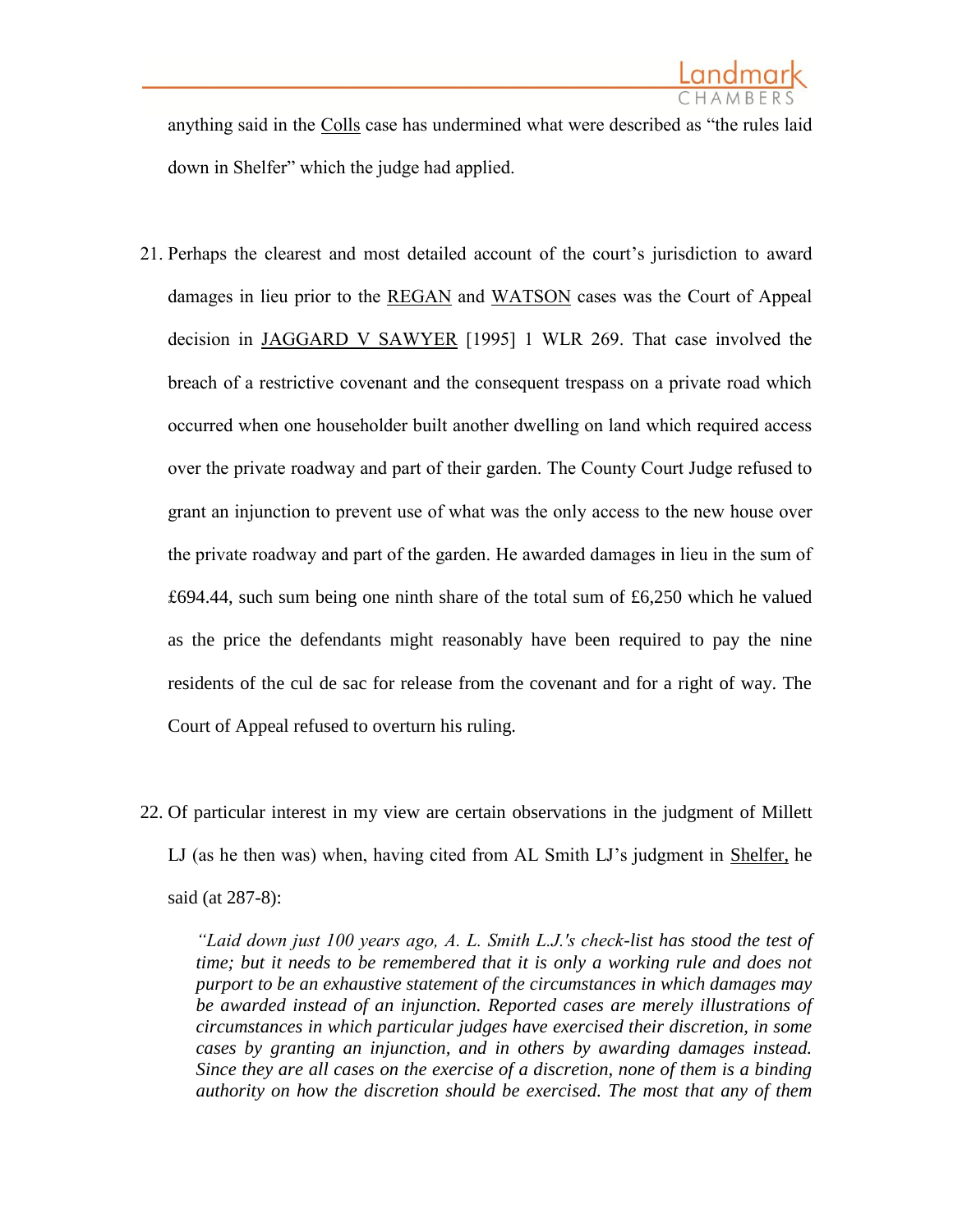

*can demonstrate is that in similar circumstances it would not be wrong to exercise the discretion in the same way. But it does not follow that it would be wrong to exercise it differently. The outcome of any particular case usually turns on the question: would it in all the circumstances be oppressive to the defendant*  to grant the injunction to which the plaintiff is prima facie entitled? Most of the *cases in which the injunction has been refused are cases where the plaintiff has sought a mandatory injunction to pull down a building which infringes his right to*  light or which has been built in breach of a restrictive covenant. In such cases the *court is faced with a fait accompli. The jurisdiction to grant a mandatory injunction in those circumstances cannot be doubted, but to grant it would subject the defendant to a loss out of all proportion to that which would be suffered by the plaintiff if it were refused, and would indeed deliver him to the plaintiff bound hand and foot to be subjected to any extortionate demands the plaintiff might make…In considering whether the grant of an injunction would be oppressive to the defendant, all the circumstances of the case have to be considered. At one extreme, the defendant may have acted openly and in good faith and in ignorance of the plaintiff's rights, and thereby inadvertently placed himself in a position where the grant of an injunction would either force him to yield to the plaintiff's extortionate demands or expose him to substantial loss. At the other extreme, the defendant may have acted with his eyes open and in full knowledge that he was invading the plaintiff's rights, and hurried on his work in the hope that by presenting the court with a fait accompli he could compel the plaintiff to accept monetary compensation. Most cases, like the present, fall somewhere in between"*

- 23. It has always seemed to me that in this passage Millett LJ struck exactly, or at least somewhere close to, the right balance.
- 24. However in my view (and, more importantly in the view of their Lordships in the Supreme Court) the law took a wrong turning in the REGAN and WATSON cases.
- 25. The REGAN case was another rights to light case in which the owner of a maisonette on the first and second floors of a building in Brighton had sought injunctive relief to stop the construction of a penthouse flat in the building opposite which was 12.8 metres away. The first instance Judge had refused injunctive relief despite finding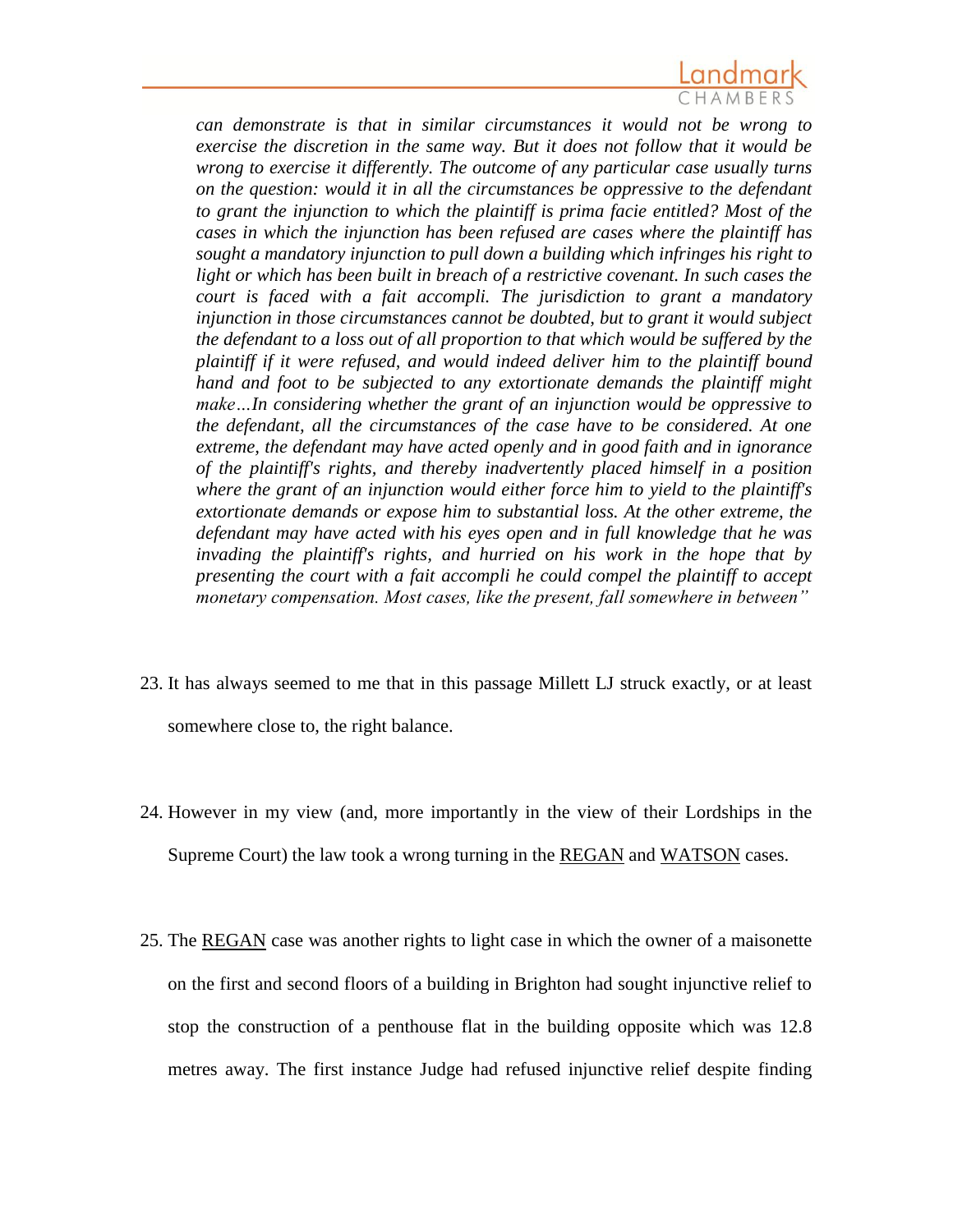

that the completed construction of the building would constitute an actionable interference with his right to light. He awarded damages in lieu of £5000. He held on the authorities that, in a right to light case, the burden was on the party applying for an injunction to persuade the court that an injunction, rather than damages, should be awarded.

26. The Court of Appeal overturned his order and granted the injunction to prevent any further building. Now the result in that case is very probably right. However, in addressing the law, and in particular the judgments in **Shelfer Mummery LJ** said this (at paragraph 36):

*"I derive from the judgments of Lord Halsbury and Lindley and A L Smith LJJ. (1) A claimant is prima facie entitled to an injunction against a person committing a wrongful act, such as continuing nuisance, which invades the claimant's legal right. (2) The wrongdoer is not entitled to ask the court to sanction his wrongdoing by purchasing the claimant's rights on payment of damages assessed by the court. (3) The court has jurisdiction to award damages instead of an injunction, even in cases of a continuing nuisance; but the jurisdiction does not mean that the court is "a tribunal for legalising wrongful acts" by a defendant, who is able and willing to pay damages: per Lindley LJ, at pp 315 and 316. (4) The judicial discretion to award damages in lieu should pay attention to well settled principles and should not be exercised to deprive a claimant of his prima facie right "except under very exceptional circumstances": per Lindley LJ, at pp 315 and 316. (5) Although it is not possible to specify all the circumstances relevant to the exercise of the discretion or to lay down rules for its exercise, the judgments indicated that it was relevant to consider the following factors: whether the injury to the claimant's legal rights was small; whether the injury could be estimated in money; whether it could be adequately compensated by a small money payment; whether it would be oppressive to the defendant to grant an injunction; whether the claimant had shown that he only wanted money; whether the conduct of the claimant rendered it unjust to give him more than pecuniary relief; and whether there were any other circumstances which justified the refusal of an injunction:*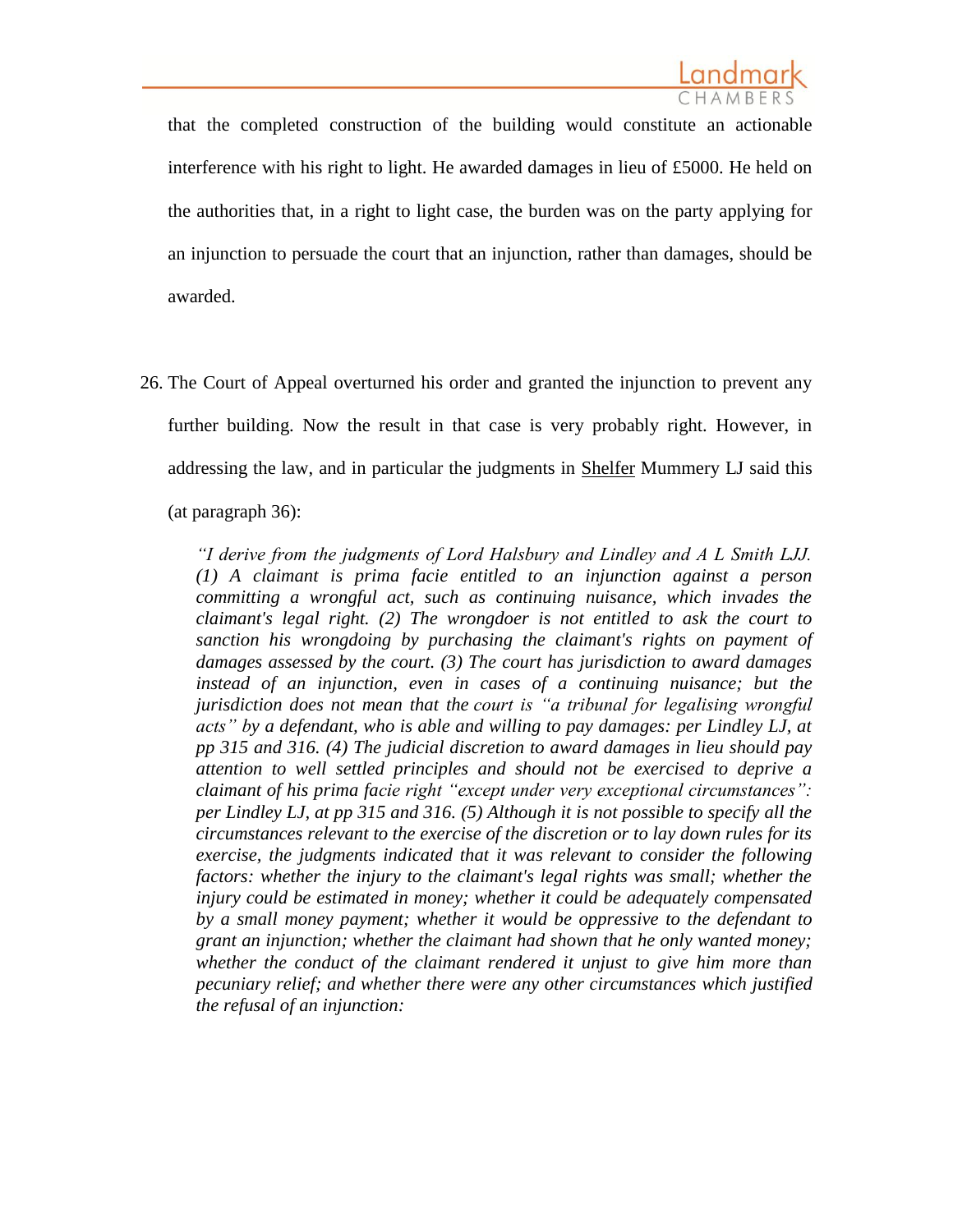

In setting out the factors which persuaded the court to grant an injunction, Mummery LJ went through the Shelfer tests. The court held that the loss of light was not a small injury and that £5000 was not a "small money payment". Further it was not oppressive to the Defendant to grant the injunction despite the fact that the loss to it in cutting back its development was significantly more than the loss to the value of his flat which the Claimant would suffer if the development went ahead.

27. This emphasis on the "exceptional" nature of the jurisdiction to award damages in lieu and the narrow application of the so-called Shelfer principles was taken up again by the Court of Appeal in the subsequent case of WATSON V CROFT PROMO-SPORT. In that case an injunction was sought to restrain noise nuisance at a former aerodrome which had been used for motor sport. In overturning the trial judge's decision to refuse an injunction and award damages in lieu instead, Sir Andrew Morritt VC referred with approval to the judgment of Mummery LJ in the REGAN case and (at paragraph 44) stated:

*"It is clearly established by the decision of the Court of Appeal in Shelfer that damages in lieu of an injunction should only be awarded under 'very exceptional circumstances'. It also established that the circumstance that the wrongdoer is in some sense a public benefactor is not a sufficient reason for refusing an injunction"*

He continued (at paragraph 47) by referring to:

*"…the limitations on [the court's] discretion to withhold an injunction…"*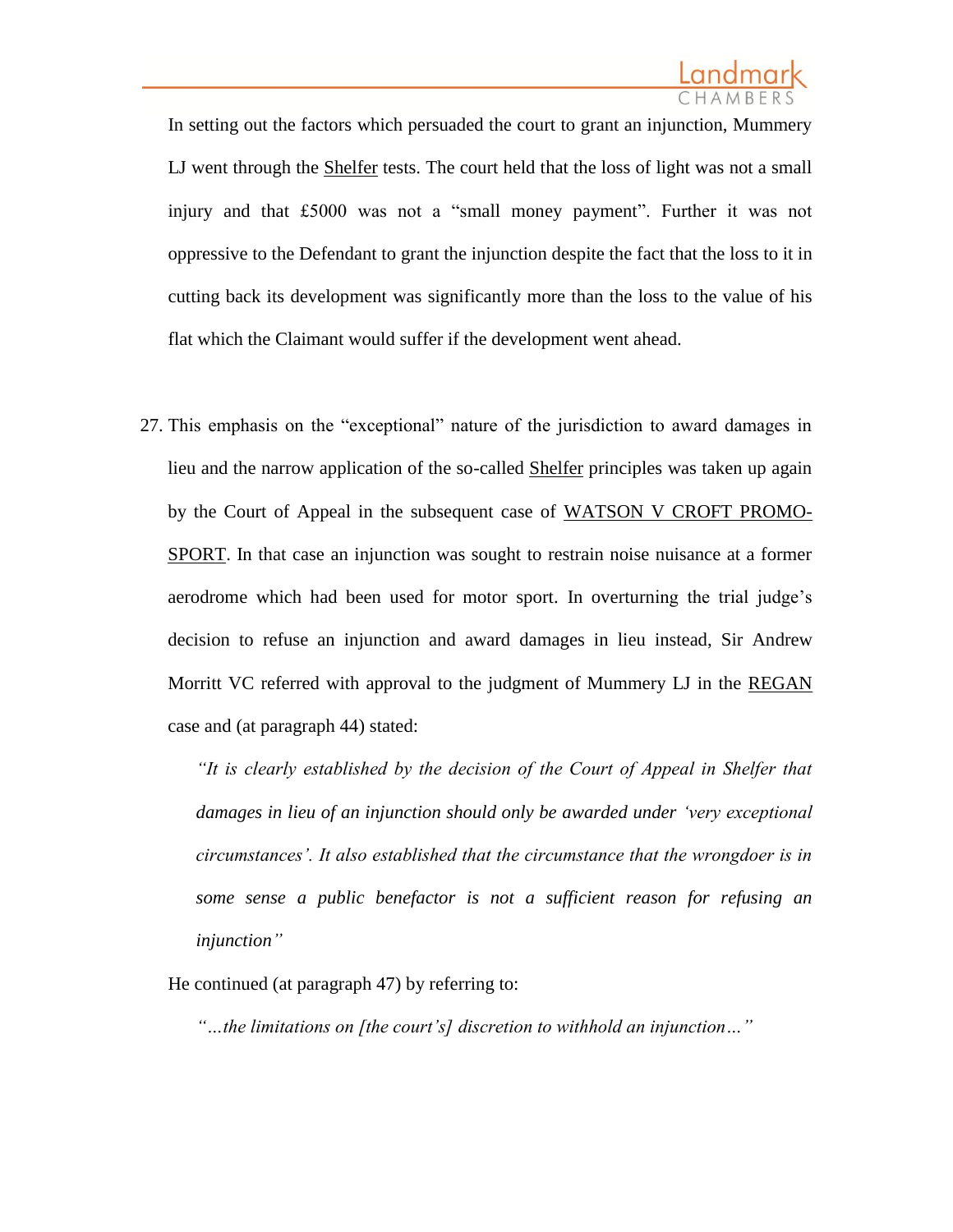- 28. These dicta, in my view, imposed an unwarranted and unnecessary straitjacket on the court's jurisdiction to award damages in lieu of an injunction. This new-found and rigid emphasis on the so-called Shelfer principles and the exceptional nature of the jurisdiction lead to the result in the case of HKRUK II V HEANEY [2010] 3 EGLR 15. In that case a Judge at first instance granted an injunction to compel the partial demolition and removal of the (already completed) top two floors of a commercial building which admittedly constituted an actionable interference with the right to light in another nearby commercial building. The Judge, rigidly applying the Shelfer principles and having cited the REGAN case, granted an injunction despite the fact that (a) he would have awarded damages in lieu of  $£225,000$  and (b) he held that the works necessitated by the grant of the injunction would costs the Defending between  $\pounds1.1$  and  $\pounds2.5$  million to carry out to which would be added the loss of future revenue from the much reduced floor area which resulted.
- 29. It is hardly surprising in my view that the outcome of this case caused "something of a stir" (to say the least) amongst developers.
- 30. However, it seems to me that, in this regard, the Coventry case has restored the law to a much more sensible and flexible state.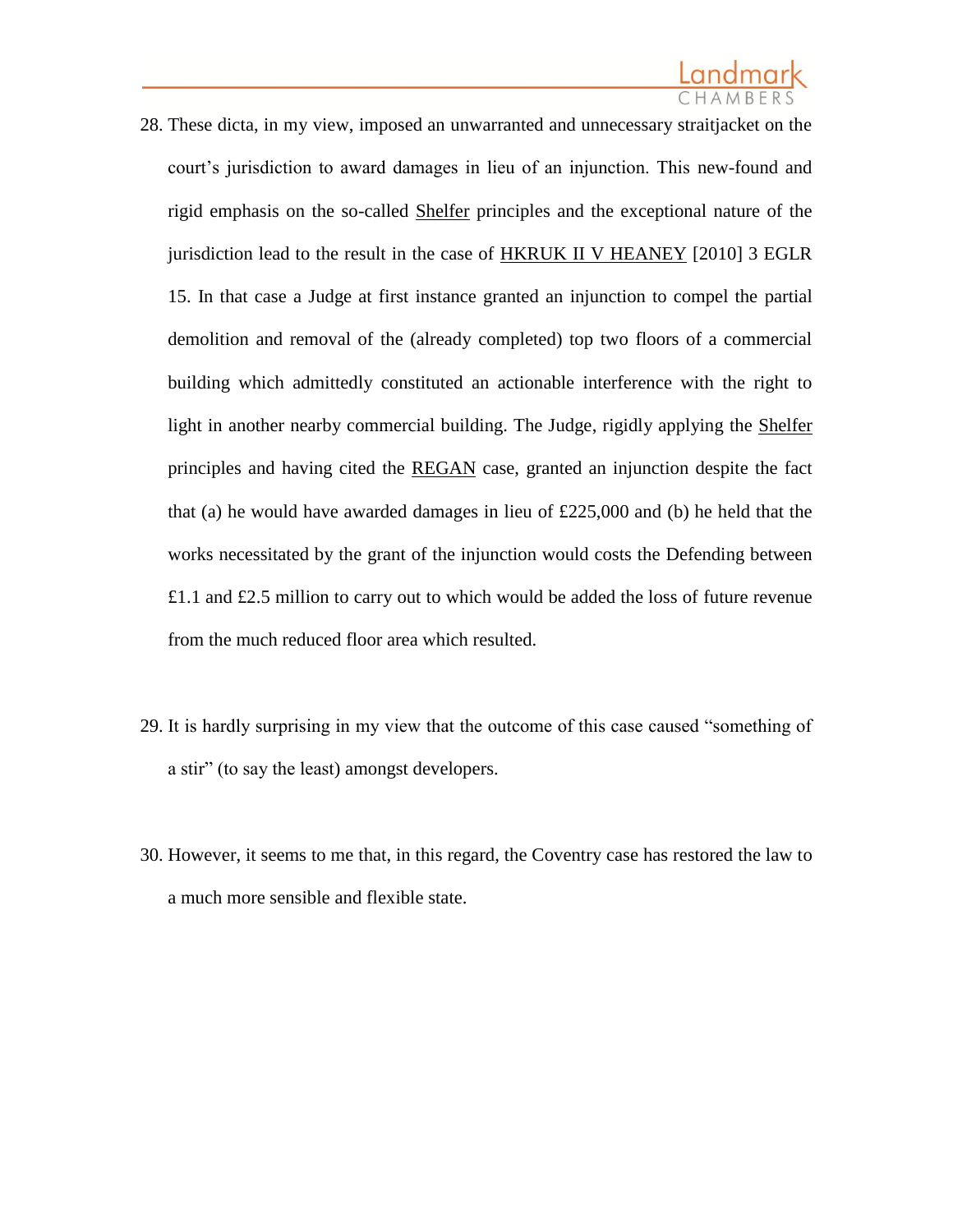### THE COVENTRY CASE

- 31. Having reviewed the authorities, Lord Neuberger stated (paragraphs 116 to 118) that there were two problems with the current state of the authorities:
	- (i) The first was what "at best might be described as a tension, and at worst as an inconsistency, between two sets of judicial dicta since Shelfer"
	- (ii) The second was "the unsatisfactory way in which it seems that the public interest is to be taken into account when considering the issue whether to grant an injunction or award damages"
- 32. He stated that, when asked to award damages in lieu instead of an injunction, the courts approach should be much more flexible than suggested in the REGAN and WATSON cases. Thereafter made a number of points which I derive as follows.
- 33. Firstly, he re-emphasised that the courts power to award damages instead of an injunction is a classic exercise of discretion and should not, as a matter of principle, be fettered as had been suggested in REGAN and WATSON. He cited with approval that part of the judgment of Millett LJ in the JAGGARD case (set out above).
- 34. Secondly, he confirmed that the prima facie position is that an injunction should be granted and that the legal burden was therefore on the defendant to show why one should not be granted.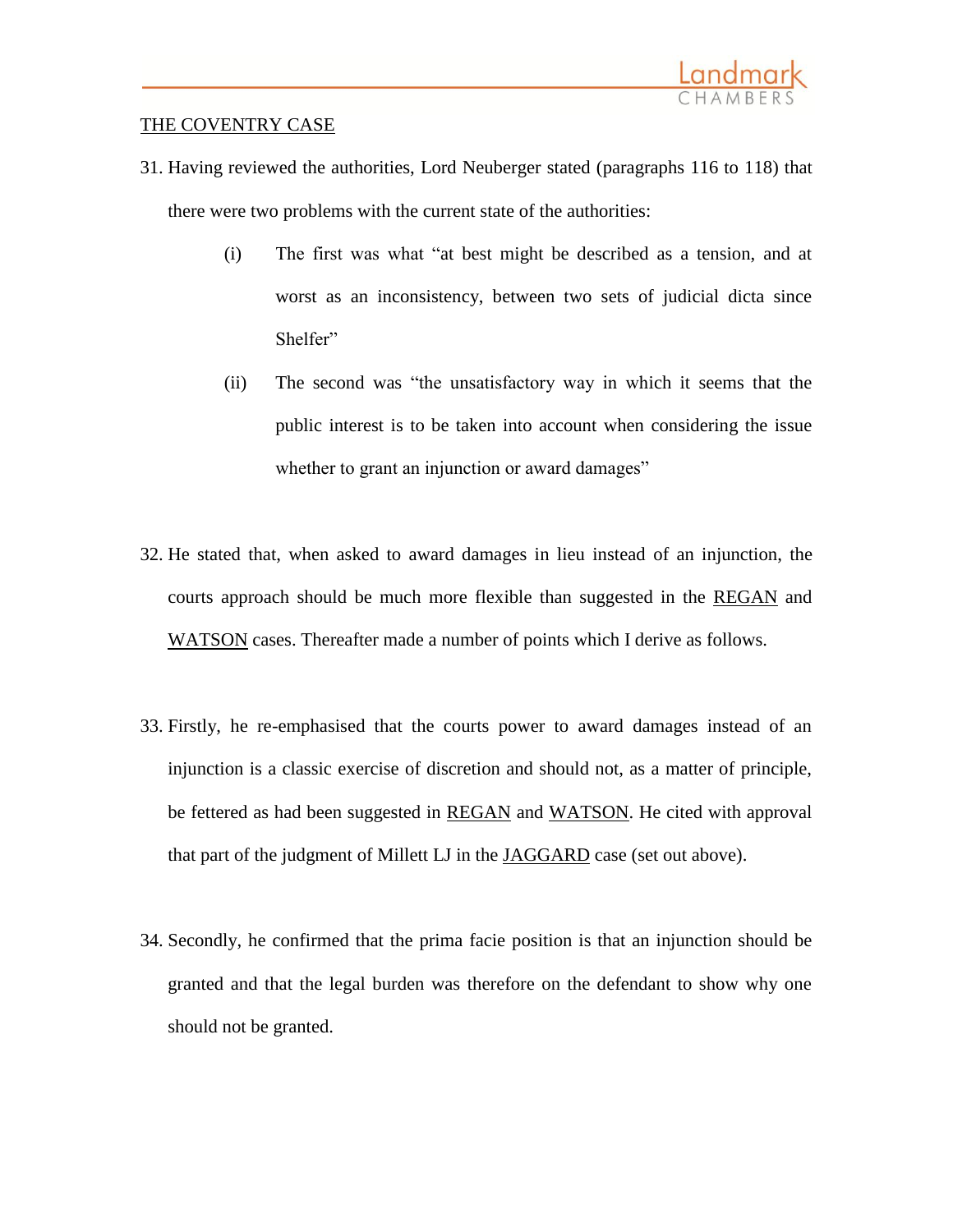- 35. Subject to that, however, there was, he emphasised, no presumption or inclination by the court one way or the other.
- 36. Fourthly, he reiterated that one of the relevant factors which can militate against the award of damages can be that the defendant has acted in a high-handed manner and/or attempted to steal a march on the claimant or to evade the jurisdiction of the court. This has been a constant theme running through many of the authorities.
- 37. According to Lord Neuberger, there are no special rules applicable to rights to light cases. On this point there was some disagreement. Both Lord Carnwath and Lord Mance (at paragraphs 167 and 247) expressed caution at too direct a comparison being made between the facts of cases such as the Coventry case (where the injunction would limit rather than prevent altogether the activities complained of) and rights to light cases (where the effect of an injunction may be "drastic" and result in the demolition of an already constructed building). Lord Neuberger himself recognised that, in cases involving nuisance by noise:

*"there may be more wide ranging issues and more possible forms of relief than in cases concerned with infringements of a right to light.*

38. He held that, where it arose, public interest was as a matter of law a relevant factor in the courts determination. He stated (at paragraph 124):

*"The fact that a defendant's business may have to shut down if an injunction is granted should, it seems to me, obviously be a relevant fact, and it is hard to see why relevance should not extend to the fact that a number of the defendant's*  employees would lose their livelihood, although in many cases that may well not *be sufficient to justify the refusal of an injunction. Equally, I do not see why the*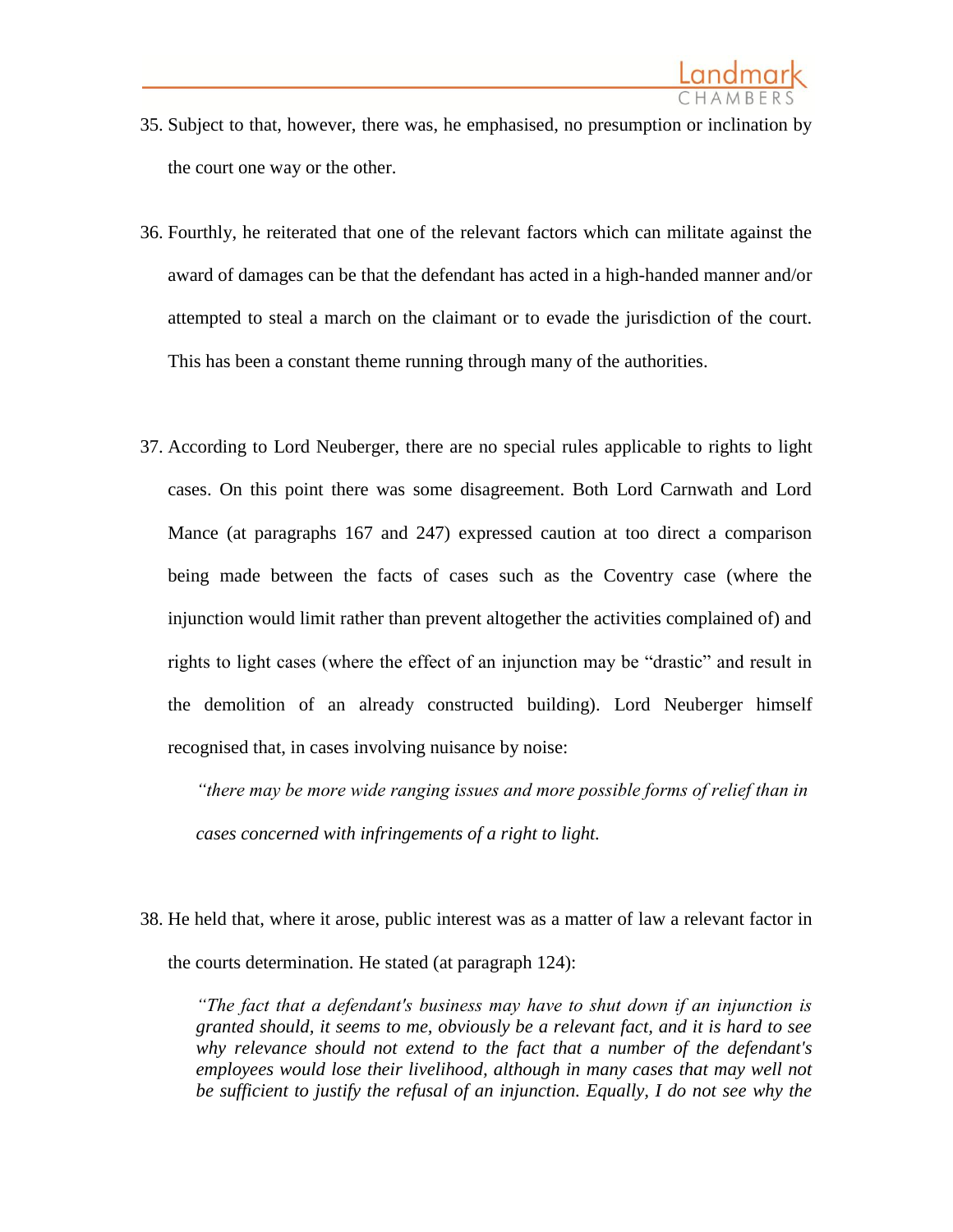

*court should not be entitled to have regard to the fact that many other neighbours in addition to the claimant are badly affected by the nuisance as a factor in favour of granting an injunction."*

This would presumably also allow the court to take into account the fact that the wrongdoer was (to quote Lindley LJ in Shelfer) a "public benefactor" such as a utility company.

- 39. In some cases, he held, the grant of planning permission for the complained of activity may provide strong support for the contention that the activity is of public benefit.
- 40. In an appropriate case, the court could take into account the following factors, namely that to grant an injunction would either:
	- (i) involve loss to the public or a waste of resources on account of the rights of a single claimant; and/or
	- (ii) involve the defendant in financial loss disproportionate to the damage done to the claimant if left to a claim in damages.
- 41. And what of the Shelfer guidelines? In this respect there was a difference of emphasis.
- 42. Lord Neuberger said this (at paragraph 123):

*"First, the application of the four tests must not be such as "to be a fetter on the*  exercise of the court's discretion". Secondly, it would, in the absence of *additional relevant circumstances pointing the other way, normally be right to*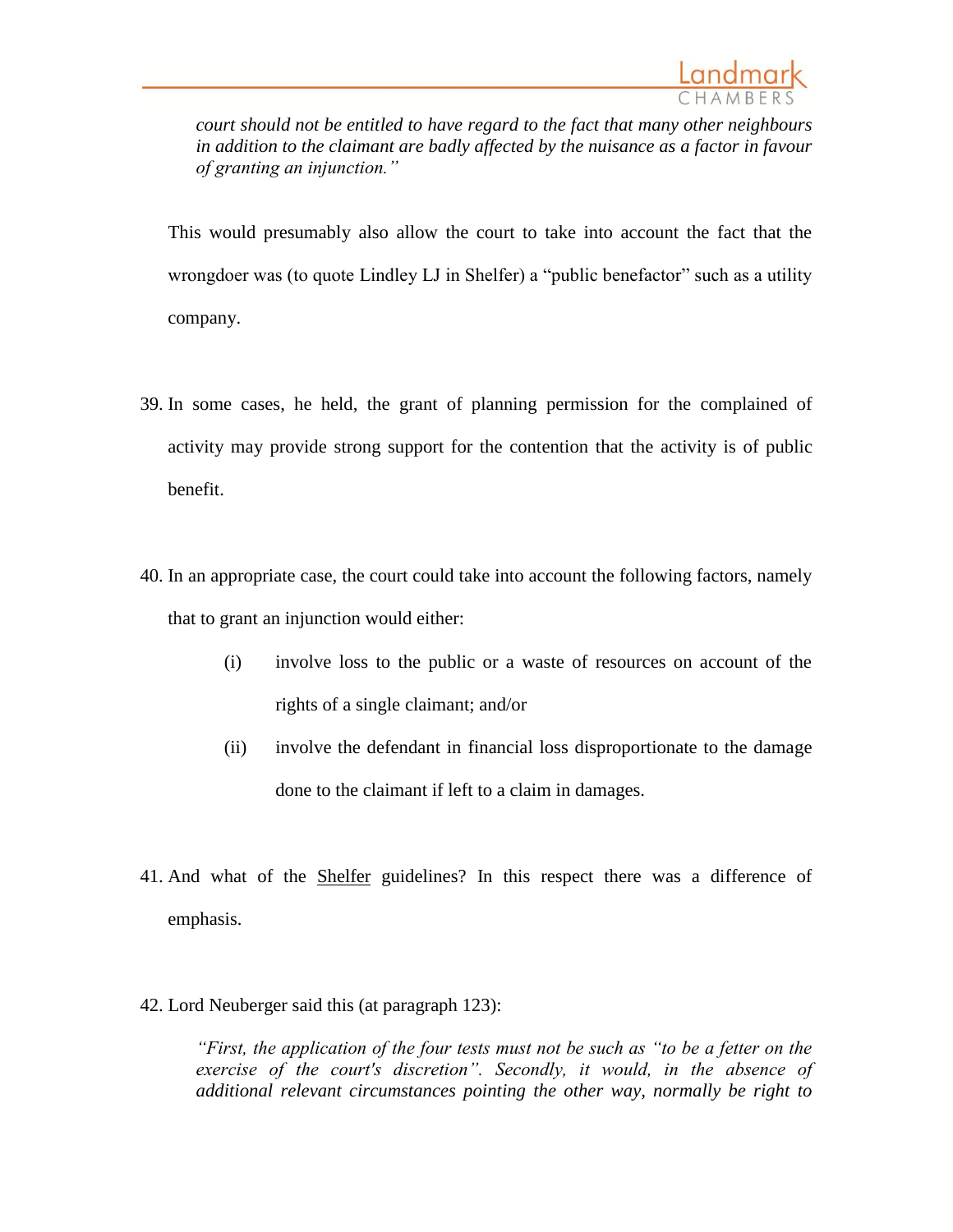

*refuse an injunction if those four tests were satisfied. Thirdly, the fact that those tests are not all satisfied does not mean that an injunction should be granted."*

This might be seen to accord the guidelines some residual relevance as, perhaps, a starting point in the exercise of the court's jurisdiction

### 43. Lord Carnwath stated (at paragraph 239):

*"I agree with Lord Neuberger PSC and the rest of the court that the opportunity should be taken to signal a move away from the strict criteria derived from*  [Shelfer \[1895\] 1 Ch 287](http://login.westlaw.co.uk/maf/wluk/app/document?src=doc&linktype=ref&context=25&crumb-action=replace&docguid=IA79278F0E42811DA8FC2A0F0355337E9) *. This is particularly relevant to cases where an injunction would have serious consequences for third parties, such as employees of the defendant's business, or, in this case, members of the public using or enjoying the stadium."*

44. However Lord Sumption and Lord Clarke went much further. Lord Sumption said (at

paragraph 161):

*"In my view, the decision in [Shelfer \[1895\] 1 Ch 287](http://login.westlaw.co.uk/maf/wluk/app/document?src=doc&linktype=ref&context=25&crumb-action=replace&docguid=IA79278F0E42811DA8FC2A0F0355337E9) is out of date, and it is unfortunate that it has been followed so recently and so slavishly. It was devised for a time in which England was much less crowded, when comparatively few people owned property, when conservation was only beginning to be a public issue, and when there was no general system of statutory development control. The whole jurisprudence in this area will need one day to be reviewed in this court. There is much to be said for the view that damages are ordinarily an adequate remedy for nuisance and that an injunction should not usually be granted in a case where it is likely that conflicting interests are engaged other than the parties' interests. In particular, it may well be that an injunction should as a matter of principle not be granted in a case where a use of land to which objection is taken requires and has received planning permission."*

This approach was endorsed by Lord Clarke who (at paragraph 171) said that:

*"…the general principle is or should be that equitable relief will be granted where it is appropriate and not otherwise and that, where damages are an adequate remedy, it is inappropriate to grant equitable relief... I entirely agree with Lord Sumption, at para 161, that the decision in* [Shelfer v City of London](http://login.westlaw.co.uk/maf/wluk/app/document?src=doc&linktype=ref&context=25&crumb-action=replace&docguid=IA79278F0E42811DA8FC2A0F0355337E9)  [Electric Lighting Co \[1895\] 1 Ch 287](http://login.westlaw.co.uk/maf/wluk/app/document?src=doc&linktype=ref&context=25&crumb-action=replace&docguid=IA79278F0E42811DA8FC2A0F0355337E9) *is out of date and that it is unfortunate that it has been followed so recently and so slavishly. Indeed, I would so hold now in this appeal, although (in the absence of submissions) I would not now lay down*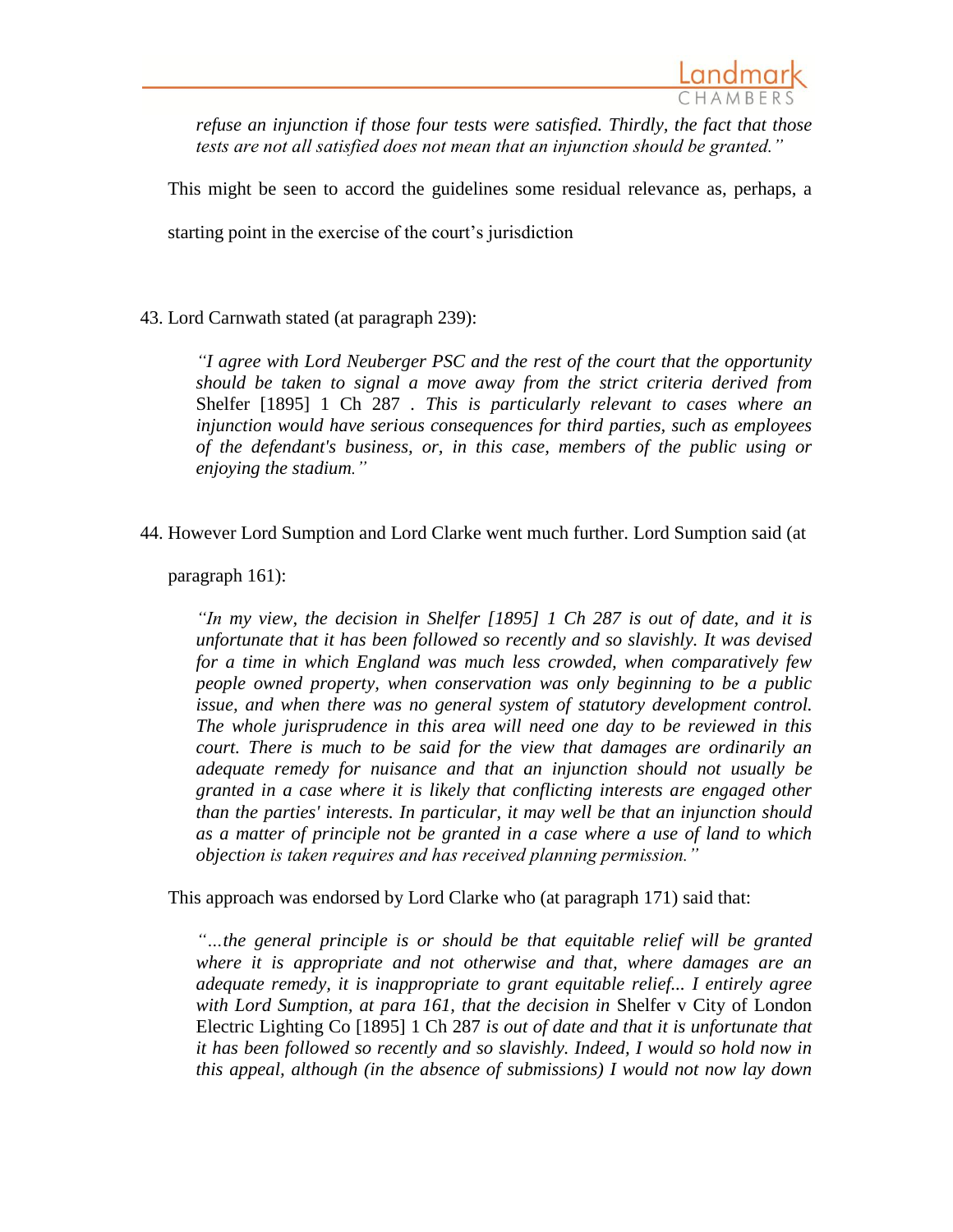

*precise principles which should be followed in the future. They must be developed on a case by case basis and in each case all will depend on the circumstances."*

- 45. Thus these two Judges (both former commercial practitioners) appear to have little time for the principle that a court is not *"a tribunal for legalizing wrongful acts"*. Indeed they might even have gone as far as to disapprove the proposition that the burden was on the defendant to persuade the court that an injunction should not be granted.
- 46. Whilst Lord Neuberger indicated (at paragraph 127) he "could see much merit" in Lord Sumption's proposals, he was not at present prepared to go further along that route. Lord Mance, on the other hand, was not persuaded. He said, at paragraph 168:

*"…the right to enjoy one's home without disturbance is one which I would believe that many, indeed most, people value for reasons largely if not entirely independent of money. With reference to Lord Sumption JSC's concluding paragraph (para 161 above), I would not therefore presently be persuaded by a view that "damages are ordinarily an adequate remedy for nuisance" and that an injunction should not usually be granted in a case where it is likely that conflicting interests are engaged other than the parties' interests"—a suggested example of the latter being given as a case where a use of land has received planning permission. I would see this as putting the significance of planning permission and public benefit too high, in the context of the remedy to be afforded for a private nuisance."*

Lord Carnwath (at paragraph 247) agreed with Lord Mance as to the importance of

the right to enjoy ones home without disturbance.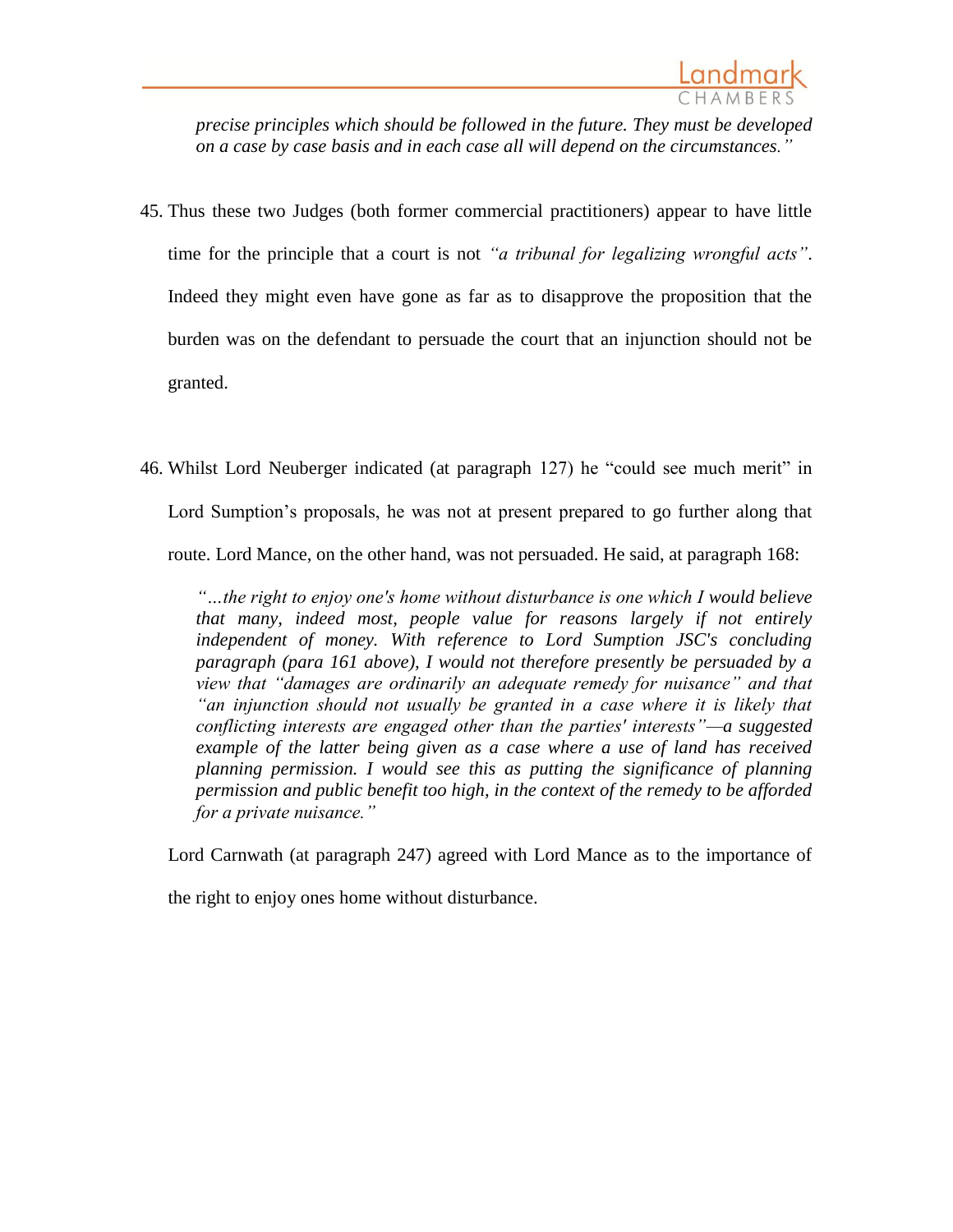# INJUNCTION OR DAMAGES IN LIEU: CONCLUSIONS AFTER THE COVENTRY CASE

- 47. What conclusions can one draw from this important case? Whilst there is much that is left undetermined, there are in my view a number of points that can be made.
- 48. Firstly, any statement that the court can only award damages in lieu in an "exceptional" case has been strongly disapproved. Although the burden is on the defendant to persuade the court to award damages rather than an injunction, the matter is one for the discretion of the court. To that extent the dicta in REGAN and WATSON have (rightly in my view) been overruled.
- 49. The Shelfer guidelines, if relevant at all, are at most just that: guidelines. They are not principles to be rigidly applied. They are almost certainly no longer a "good working rule". They cannot trammel the exercise of the court's discretion.
- 50. As the Court emphasised that the matter is one of the flexible and fact sensitive exercise of discretion, even Millett LJ's "oppression" test is probably not appropriate. There are no artificial constraints on the factors which the court can take into account in the exercise of its discretion. If relevant, the court can take into account: the public interest; the grant of planning permission; the disproportionate effect on the defendant if an injunction is granted when compared to the loss to the claimant if damages are awarded.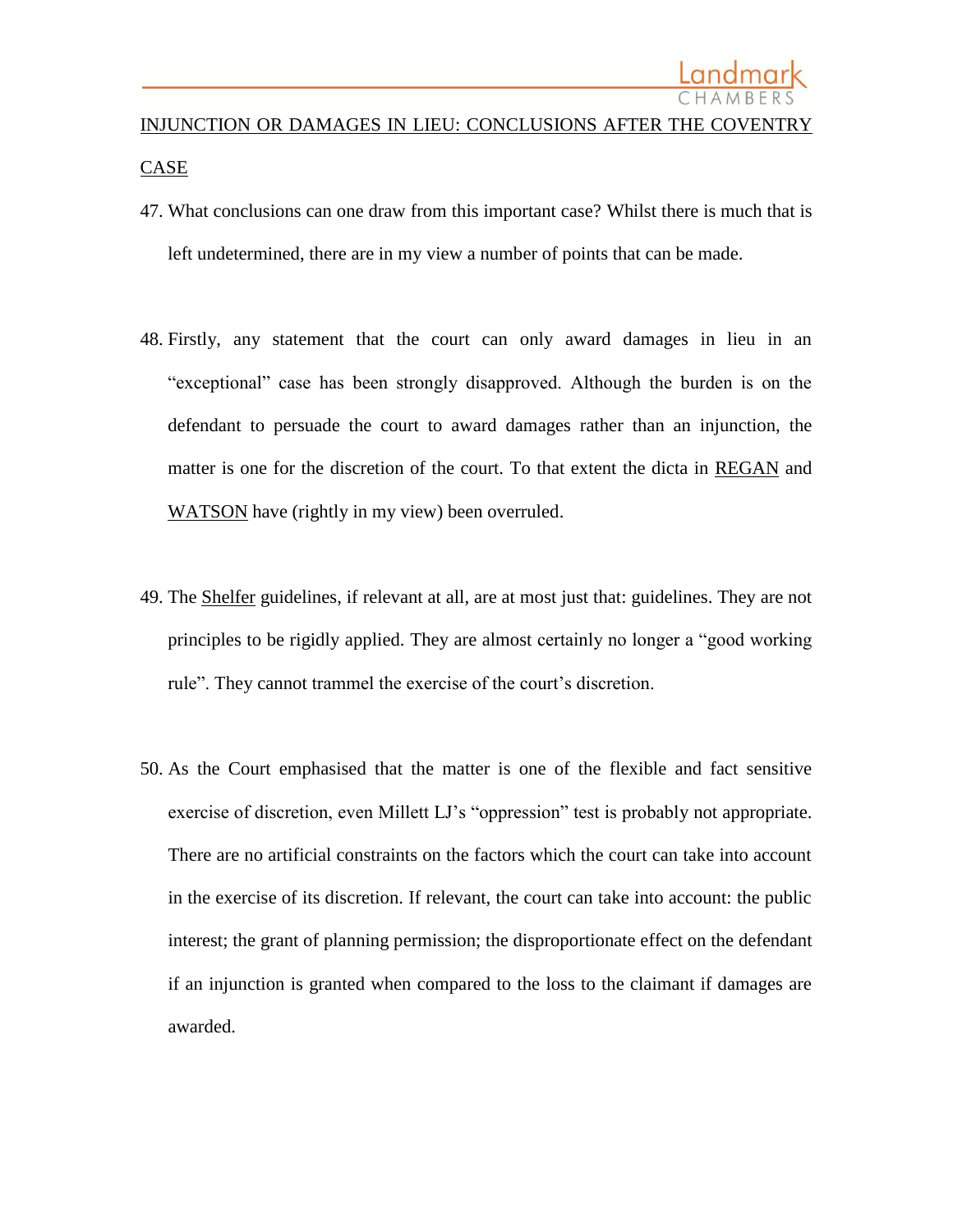

- 51. There may be different considerations in rights to light cases. Courts may be more reluctant to grant mandatory injunctions to compel the removal of buildings in rights to light cases than they are to grant injunctions to control or limit (but not totally prevent) activities which cause noise nuisance. My view is that the HKRUK II V HEANEY case would almost certainly be decided differently now.
- 52. On the other hand courts may be more ready to grant injunctions to protect the rights of homeowners than they will be to restrain activities which interfere with the occupation of commercial premises.
- 53. As I stated at the outset of this paper, the decision in the Coventry case is, in my view, to be welcomed. Albeit at the expense of a degree of uncertainty, it restores a welcome degree of flexibility to this area of the law and will permit courts to apply that law in a much more sensible and commercial way.

### CALCULATION OF DAMAGES IN LIEU

- 54. It is finally worth spending a little time on what was said in relation to the calculation of damages in lieu.
- 55. Recent case law has supported an approach to the calculation of damages in lieu on the "wayleave" or "negotiating" basis. In WROTHAM PARK V PARKSIDE HOMES [1974] 1 WLR 798, Brightman J said this: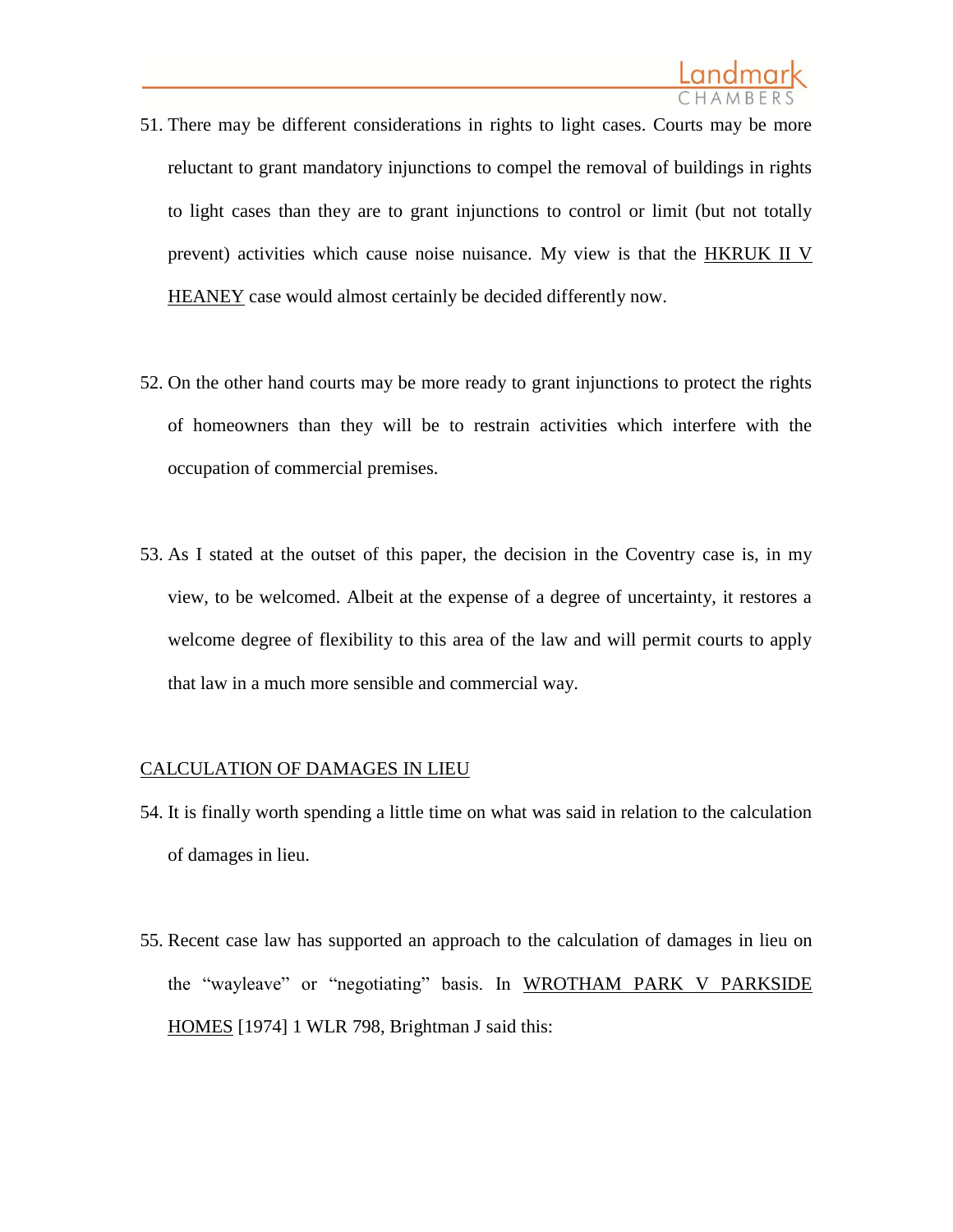*"In my judgment a just substitute for a mandatory injunction would be such sum of money as might reasonably have been demanded by the plaintiffs from Parkside as a quid pro quo for relaxing the covenant"*.

This measure has been contrasted with damages based on the diminution of value of the wronged party's property on the assumption that the latter is a significantly lesser sum than the former.

- 56. Negotiating damages have been awarded for many years in cases of trespass (see JEGON V VIVIAN (1871) LR Ch App 742, BRACEWELL V APPLEBY [1975] Ch 408). This measure has also been applied in cases involving breaches of restrictive covenant (WROTHAM PARK and JAGGARD V SAWYER) and nuisance, in including interference with rights to light, (CARR-SAUNDERS V McNEIL [1986] 1 WLR 922 and TAMARES V FAIRPOINT (No.2) [2007] 1 WLR 2167).
- 57. Such damages have frequently been calculated based on a percentage share of the profit made by the wrongdoer. There is a good general discussion of the applicable principles in EATON MANSIONS V STINGER [2013] EWCA Civ 1308.
- 58. However, the propriety of awarding negotiating damages in lieu of an injunction in nuisance cases (at least) was doubted (albeit obiter) by several of their Lordships in the Coventry case.
- 59. Lord Carnwath made the point most forcefully. He said (at paragraph 248):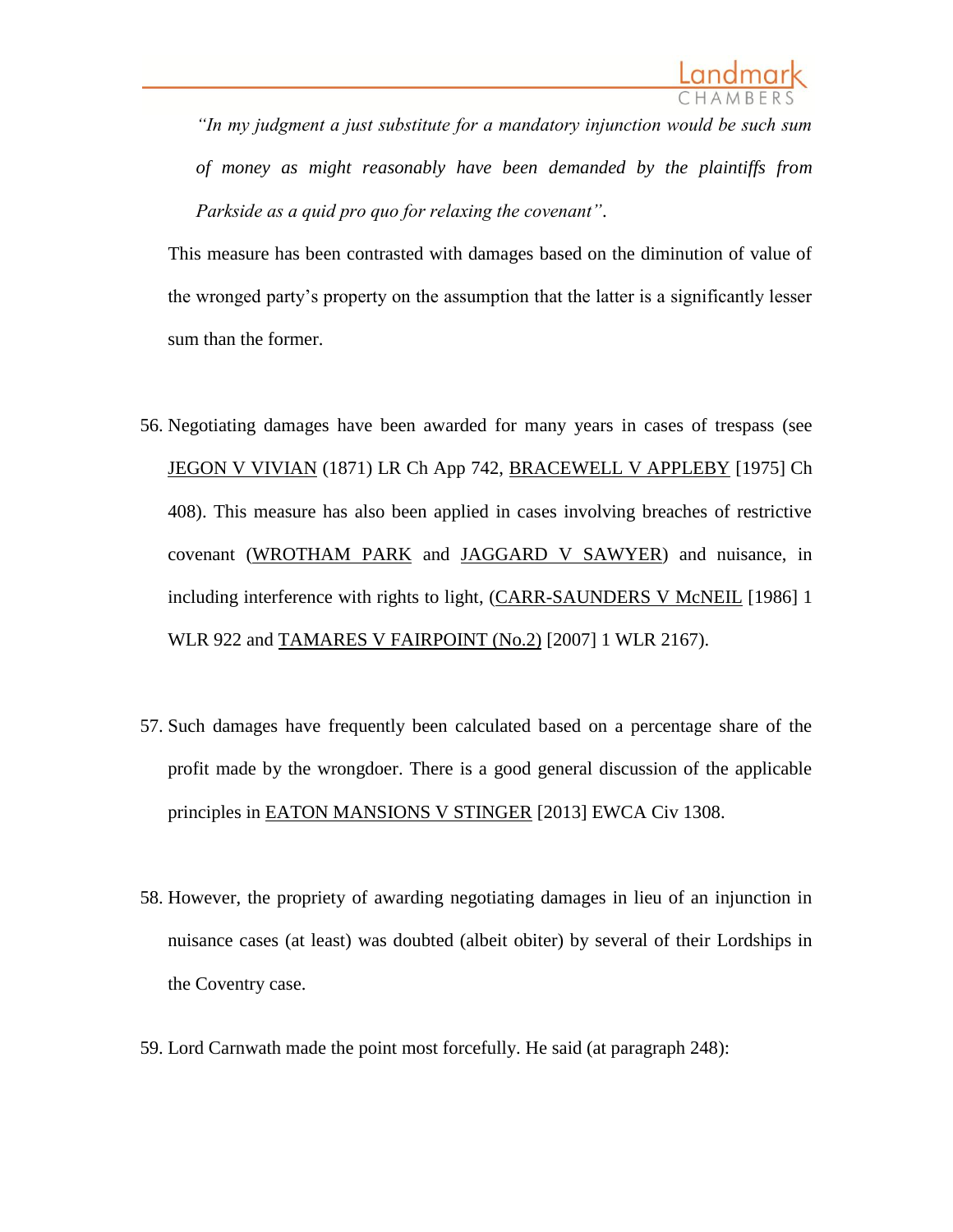

*"…without much fuller argument than we have heard, I would be reluctant to open up the possibility of assessment of damages on the basis of a share of the benefit to the defendants….*[Jaggard v Sawyer \[1995\] 1 WLR 269, to which Lord](http://login.westlaw.co.uk/maf/wluk/app/document?src=doc&linktype=ref&context=18&crumb-action=replace&docguid=ICBC0D240E42711DA8FC2A0F0355337E9)  [Neuberger PSC refers, gives Court of Appeal](http://login.westlaw.co.uk/maf/wluk/app/document?src=doc&linktype=ref&context=18&crumb-action=replace&docguid=ICBC0D240E42711DA8FC2A0F0355337E9) *support for an award on that basis*  for trespass or breach of a restrictive covenant, but the same approach has not *hitherto been extended to interference with rights of light: see Forsyth-Grant v Allen [2008] Env LR 877. In cases relating to clearly defined interference with a specific property right, it is not difficult to envisage a hypothetical negotiation to establish an appropriate "price". The same approach cannot in my view be readily transferred to claims for nuisance such as the present relating to interference with the enjoyment of land, where the injury is less specific, and the appropriate price much less easy to assess, particularly in a case where the nuisance affects a large number of people. Further, such an approach seems to represent a radical departure from the normal basis regarded by Parliament as fair and appropriate in relation to injurious affection arising from activities carried out under statutory authority."*

- 60. Lord Carnwath's approach no doubt derives from his vast experience of planning law. Claims for what is known as injurious affection following exercise by a local authority of powers under section 237 of the Town and Country Planning Act 1990 or compulsory purchase under section 68 of the Land Clauses Consolidation Act 1845 and section 109 of the Compulsory Purchase Act 1965 are calculated on the basis of diminution in value and not on a negotiating damages basis. He presumably thinks that it is wrong for landowner's loss to be calculated in one way for an interference with the enjoyment of his land following the exercise of statutory powers but in a different and more advantageous way for loss following the exercise by a court of its discretion to refuse injunctive relief.
- 61. His views attracted some support from Lord Neuberger who (at paragraph 128) said:

*"It seems to me at least arguable that, where a claimant has a prima facie right to an injunction to restrain a nuisance, and the court decides to award damages instead, those damages should not always be limited to the value of the*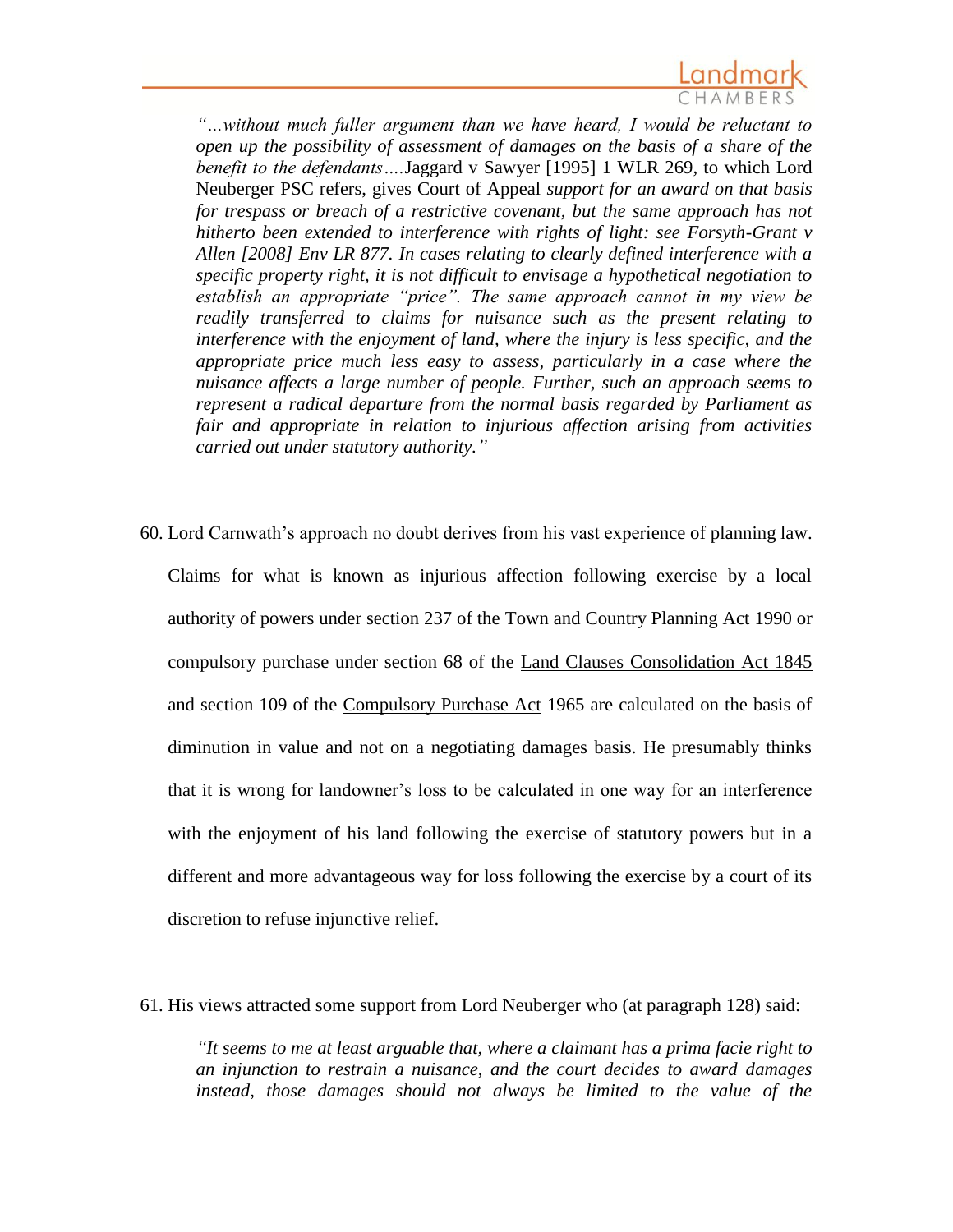

*consequent reduction in the value of the claimant's property. While double counting must be avoided, the damages might well, at least where it was appropriate, also include the loss of the claimant's ability to enforce her rights,*  which may often be assessed by reference to the benefit to the defendant of not *suffering an injunction."*

But added (at paragraph 131):

*However, there are factors which support the contention that damages in a nuisance case should never, or only rarely, be assessed by reference to the benefit to the defendant in no injunction being granted, as pointed out by Lord Carnwath JSC in para 248 below. For that reason, as well as because we have not heard argument on the issue, it would be inappropriate for us to seek to decide on this appeal whether, and if so in what circumstances, damages could be recoverable on this basis in a nuisance claim."*

62. Lord Clarke however seems not to share these doubts. He said (at paragraph 173):

*"I would leave open the question whether it may in some circumstances be appropriate to award what have been called gain-based damages in lieu of an injunction…it does seem to me that, where a claimant is seeking an injunction to restrain the noise which has been held to amount to a nuisance, it is at least arguable that there is no reason in principle why a court considering whether or not to award damages in lieu of an injunction should not be able to award damages on a more generous basis than the diminution in value caused by the nuisance, including, for example, an award which represented a reasonable price for a licence to commit the nuisance…If that can be done in trespass I do not at present see why it should not in principle be done in nuisance in a case like this, where a similar payment would give the respondents the right to commit what would otherwise be a nuisance by noise. Moreover…there may be scope for assessing the claimant's loss by reference to the benefit to the defendant of not suffering an injunction"*

63. As already stated, Lord Sumption's view was that damages should ordinarily be an adequate remedy for nuisance. He added that:

*"The whole jurisprudence in this area will need one day to be reviewed in this court"*